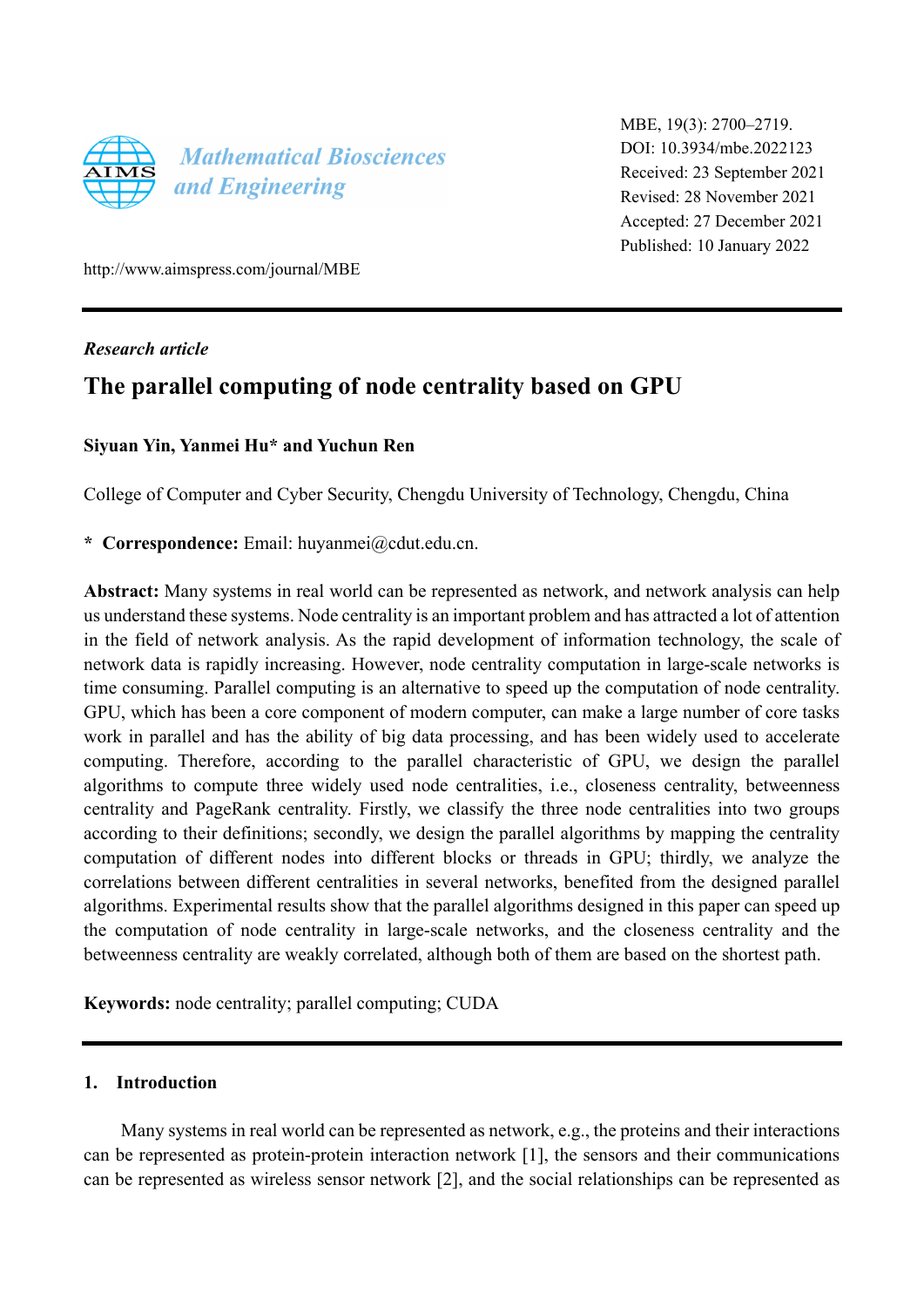social network. The analysis of network is necessary for us to understand the world. Node centrality is an important research problem in social network analysis, which aims to assess the importance of nodes and thus identify the important nodes in the network. A node usually has different importance in different applications. Thus, the centrality of nodes can be assessed from different perspectives. Anyway, it is general that an important node determines the information propagation in the network or plays a leader role in its group. Based on this consideration, various centrality metrics such as degree centrality, closeness centrality, betweenness centrality and PageRank centrality [3] were proposed, and have been widely used in the literature. However, with the rapid increase of network data, it is highly timeconsuming for many centrality metrics.

On the other hand, parallel computing, as an efficient approach to tasks with high time complexity, has been widely concerned and applied in many fields, e.g., deep learning [4] and the parallel implementation of the evolutionary algorithms [5−7], especially with the development of GPU (Graphic Processing Unit) since it has superiority in a lot of parallel tasks. Therefore, it is a good alternative to evaluate and analyze the node centrality in large-scale networks by parallel computing using GPU. There have been some works about the parallel computing of node centrality [8−12], but they were not demonstrated on large-scale networks and the relationships of different centralities are not analyzed. Besides, there is no work presenting the parallel process in details, which makes the parallel algorithms confusing. Based on this, we design two parallel algorithms on GPU for three classical centralities, which are betweenness centrality, closeness centrality and PageRank centrality. Specifically, based on the definitions of centrality metrics and the structure of GPU we first design the parallel algorithms and present them in details. Then, we test the designed parallel algorithms on several networks including large-scale networks. Finally, based on the centrality values obtained, we analyze the correlations between different centralities in different networks. The experimental results show that the parallel algorithms designed for node centrality in this paper can speed up the calculation of node centrality in large-scale networks. Moreover, we find that the betweenness centrality strongly correlates to the PageRank centrality while weakly correlates to the closeness centrality, although both of the betweenness centrality and closeness centrality are based on the shortest path.

The organization of the remained part is as follows. Section 2 presents the related work and Section 3 presents the centrality metrics we focus on in this paper. Section 4 presents the proposed parallel algorithms for node centrality. Experimental results and analysis are presented in Section 5. Finally, Section 6 concludes our work.

## **2. Related works**

We first briefly describe the classical works on node centrality, and then introduce the most related works about parallel computing.

#### *2.1. Node centrality*

In the current research of node centrality, most researches focus on global centrality and local centrality. The local centrality includes degree centrality, local clustering coefficient [13] and conductance [14] and density of the ego network [15]. Among these four centrality, although degree centrality has been widely studied in the literature [16], it is still limited for the identification of important nodes and is usually used to supplement other measures. Local clustering coefficient is the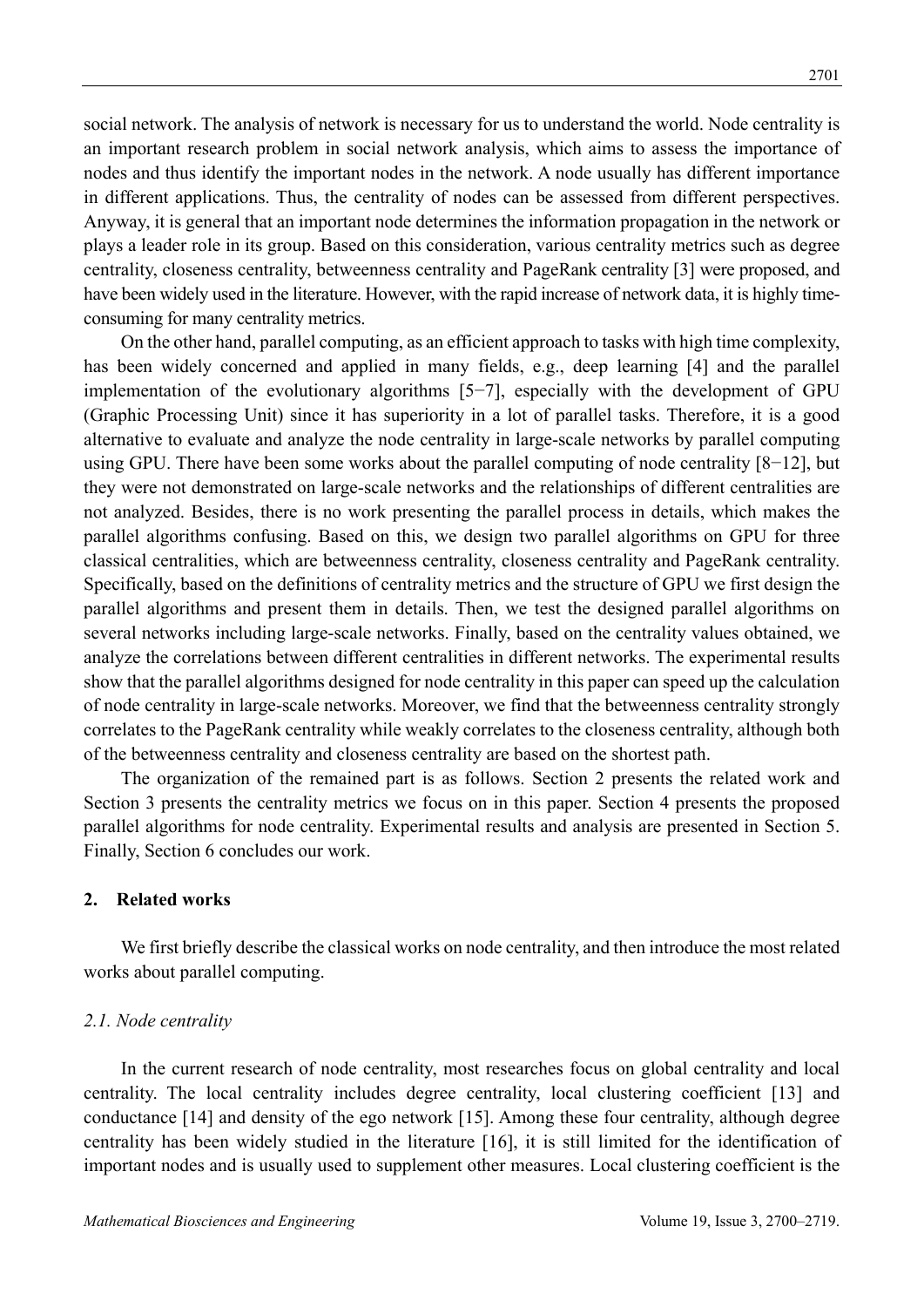ratio of the actual triangle count at a node to the number of possible triangles at that node based on how many neighbors it has. In addition, the local centrality of a node can be measured from its ego network since the ego network represents its local structure. Density of an ego network is the percentage of ties that are actually present in the ego network to the possible ties, and conductance is the ratio of ties that go out the ego network to the total ties related to the nodes in the ego network. However, local centrality doesn't consider the whole network structure, so this paper mainly researches the global centrality.

Global centrality takes into account the whole network structure in the calculation of centrality and mainly includes eigenvector centrality [17], betweenness centrality [18], closeness centrality [19] and PageRank centrality [20]. The eigenvector centrality means that the importance of a node depends not only on the number of its neighbors, but also on the importance of its neighbors. And both closeness centrality and betweenness centrality are measured by the shortest path between nodes. The difference is that closeness centrality focuses on the sum of the distances from the node to other nodes, while the betweenness centrality pays more attention to the proportion of the shortest paths through a certain node. The later one can be used to find nodes that have a bridge effect in the network, which plays an important role in network research. But betweenness centrality is timeconsuming if it is calculated directly from its definition. Therefore, scholars have conducted a lot of researches to find the algorithms that can reduce the time complexity of this centrality. Fortunately, there is an algorithm for fast computation of the betweenness centrality was found, which is based on breadth-first search [21]. Based on this algorithm, a lot of works about the calculation of the betweeneess centrality and its application in other fields have been witnessed [22−26]. PageRank centrality originates in the field of information retrieval and is used to rank the related web pages in the search engine [27]. As the WWW can be seen as a huge network, the technique of PageRank is naturally extended to measure node importance in a network, which results in PageRank centrality. In addition, there are also some other metrics that can evaluate the centrality of nodes. For example, a metric based on the idea that the closer the node is to the inner layer, the more important it is [28]; the neighbors of a node and its degree were combined to measure the centrality in [29]. Inspired by gravity, some researchers argue that nodes have "attraction" and consider this "attraction" as a metric to evaluate the centrality of nodes. These researches mentioned above have introduced new insights to study the problem of node centricity, but the most widely used ones are still the closeness centrality, the betweenness centrality and the PageRank centrality. However, these centralities as well as other global centralities have not been analyzed in large-scale networks which are common in real applications, because in this case it costs a lot of time to calculate them by serial methods.

### *2.2. Parallel implementation for node centrality*

Early parallel algorithms were stuck in parallel computing using a single processor, and various computational models for single processor parallel computing were summarized in [8]. To speed up the computation of betweenness centrality, parallel algorithms with multicore processors were proposed and implemented on the Cary MTA-2 shared-memory multiprocessor by reducing the atomic operations during parallelism [9].

With the development of GUP, betweenness centrality was computed in parallel on GPU for the first time in [10], and then parallel computing based on GPU has been attracting more and more attention, especially for large-scale data. In [11], several parallel implementations of betweenness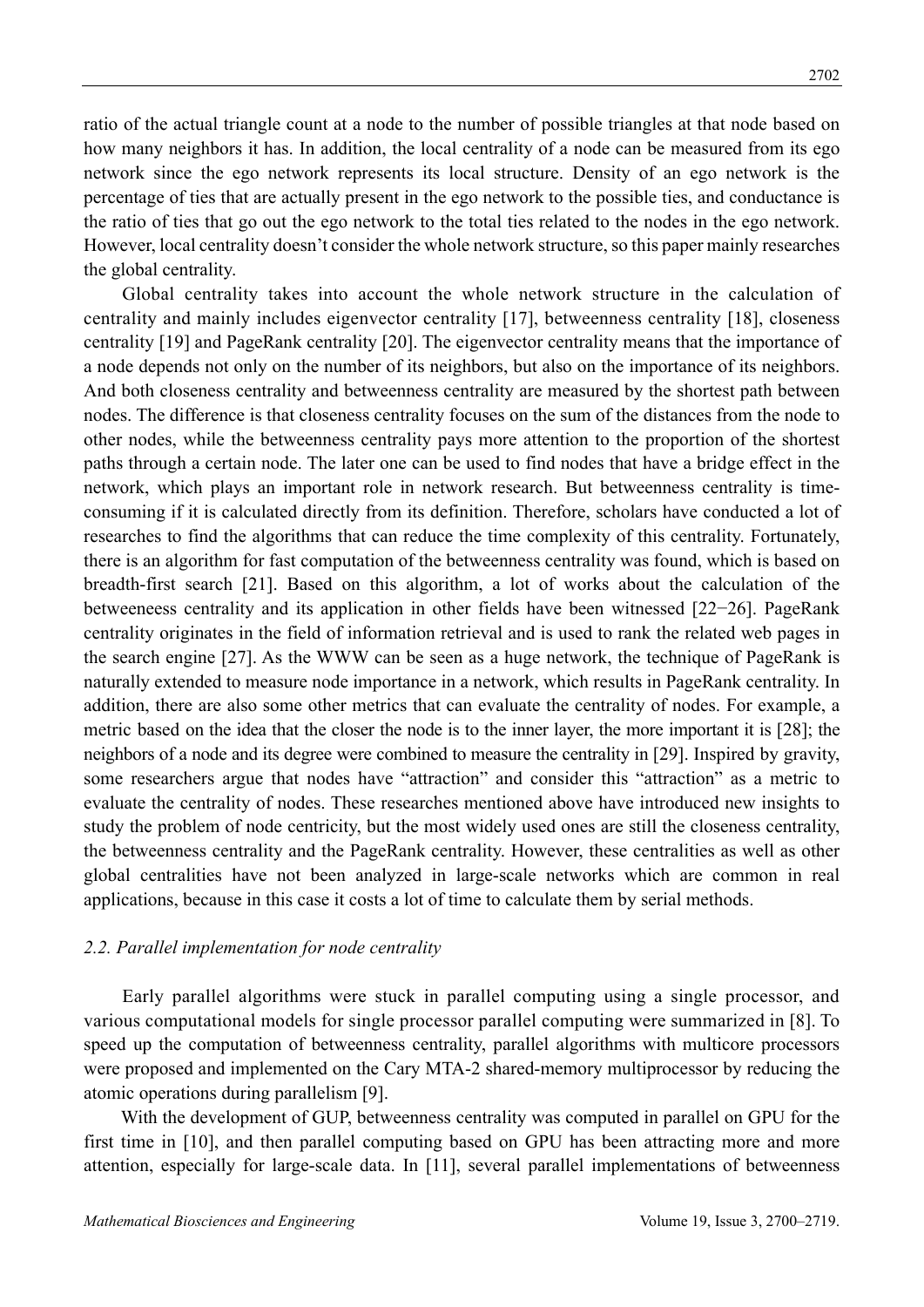based on GPU were compared and then a parallel algorithm based on multi-GPUs was proposed; the parallel implementation jointing multi-GPUs achieved a speedup ratio of more than 10 times in large scale networks.

In addition, edge parallel computing was also studied based on GPU. In [12], the authors implemented the edge parallel computing on GPU by considering better load balancing and less overhead. However, some of these parallel algorithms are limited by the synchronization access of data from multi-GPUs and high cost since GPU devices are usually very expensive; and they are not demonstrated on large-scale networks which is very necessary. Therefore, in this paper, we implement two parallel computing algorithms to solve the problem of node centrality in parallel and test them on several large-scale networks. Moreover, benefited from this, we analyze the correlations of different centralities in different networks, which can provide guidable suggestions in the practical application of these centralities.

### **3. Centrality metrics**

In this section, we briefly describe the three centrality metrics we focus on in this paper, namely, closeness centrality, betweenness centrality and PageRank centrality.

#### *3.1. Betweenness centrality*

Betweenness centrality of a given node  $v_i$  is defined as follows:

$$
C_{bc}(v_i) = \sum_{s \neq i \neq t} \frac{\sigma_{st}^i}{\sigma_{st}},\tag{1}
$$

where  $\sigma_{st}$  is the number of the shortest paths between nodes  $v_s$  and  $v_t$ , and  $\sigma_{st}^i$  is the number of the shortest paths that pass node  $v_i$ . It can be seen that the betweenness centrality is based on the shortest path between nodes. For each node it needs to calculate the shortest path between each pair of the other nodes in the network, so its time complexity reaches  $O(n^3)$ , which is quite high in real applications. Therefore, an algorithm for fast calculation of betweenness centrality was proposed in [21] to reduce the time complexity.

#### *3.2. Closeness centrality*

The closeness centrality of a given node  $v_i$  is defined based on the shortest paths of this node to other nodes, which is shown in Eq (2). It represents the ability of nodes to reach all the other nodes in the network, and achieves a balance between locality and globality. However, its time complexity, which is approximate to  $O(n^2)$ , is relatively high, especially for large-scale networks.

$$
C_c(v_i) = \frac{n-1}{\sum_{j \neq i} dist_{ij}},\tag{2}
$$

where  $dist_{ij}$  is the shortest path between nodes  $v_i$  and  $v_j$ . The shorter the shortest paths from node  $v_i$  to other nodes are, the higher the centrality of node  $v_i$  is.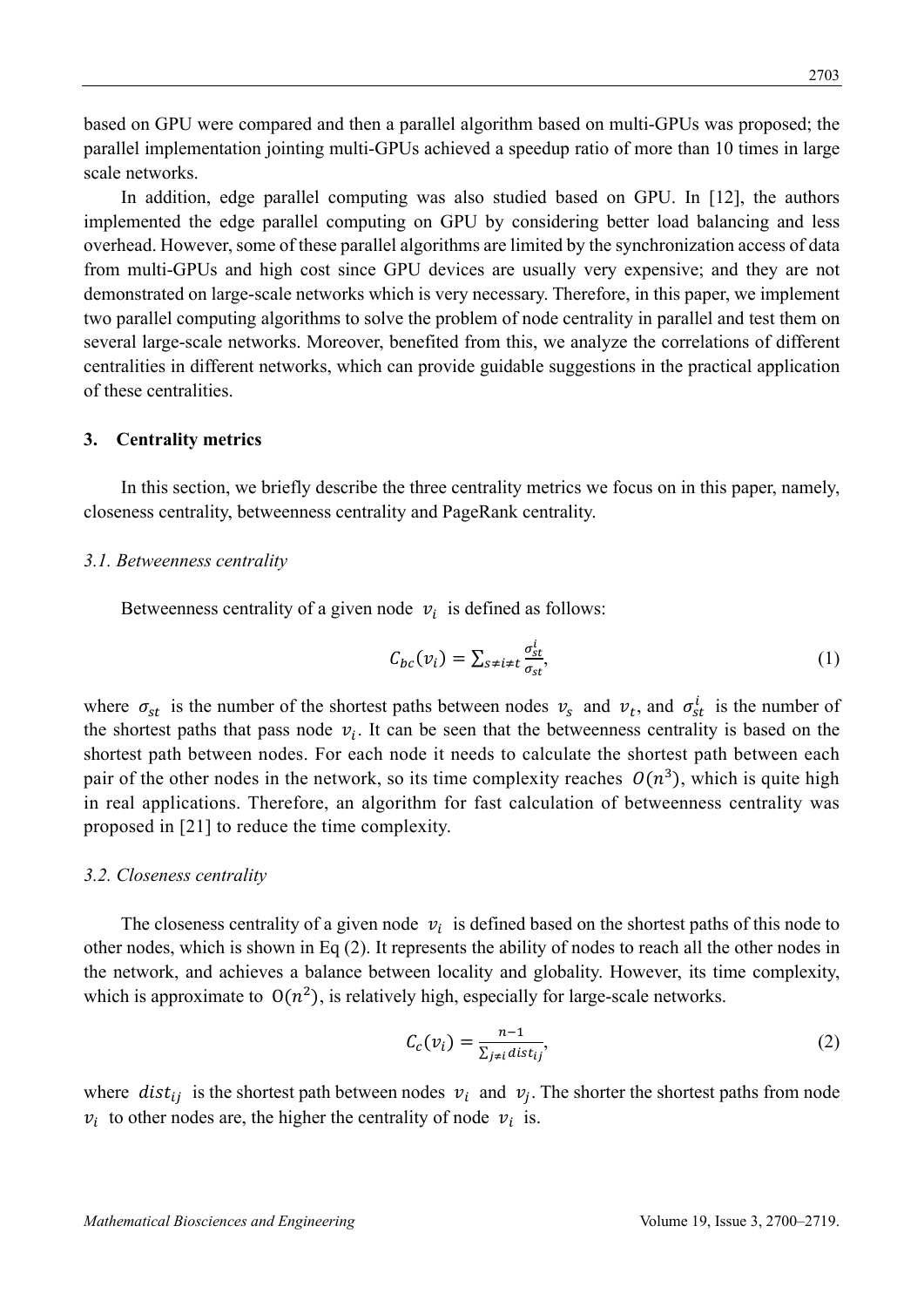# *3.3. PageRank centrality*

PageRank centrality is based on the webpage ranking from information retrieve. Initially, each node is given an equal score, which is usually  $1/n$ ; then each node passes its score to neighbors. This process is iterated a specified number of times or until the rank of nodes stops changing. The definition of PageRank centrality for a given node  $v_i$  is as follows:

$$
C_{pr}(v_i) = \frac{1-\alpha}{n} + \alpha \sum_{v_j \in N(v_i)} \frac{C_{pr}(v_j)}{d_j},\tag{3}
$$

where  $\alpha$  is the scaling factor which is used to avoid that the nodes with no neighbors absorb all the scores;  $N(v_i)$  is the neighbors of node  $v_i$ ;  $d_i$  is the degree of node  $v_i$ . In practical applications, the number of iterations is usually not large to obtain the node ranking. But for large-scale networks, its calculation is still time-consuming.

### **4. The parallel algorithms for node centrality**

In this section, we firstly introduce the CUDA C programming model that implements parallel programming based on GPU, and then present the parallel algorithms for the three node centralities described in the previous section.

### *4.1. The CUDA C programming model*

The CUDA programming model provides an abstract computer architecture that serves as a bridge between an application and the available hardware. It connects the main memory to the GPU memory, and allows data to be exchanged between the two memories. A typical CUDA program has the following steps: 1) copying data from main memory to GPU memory; 2) calling core function to operate on the data stored in GPU memory; and 3) transferring data from GPU memory to main memory. The core function is application-driven and is programmed by the designer of parallel algorithm according to the application.

The CUDA programming model is composed of a host and a device (here is the GPU), each having its own memory. There are mainly global memory and shared memory in GPU's memory structure. The global memory is used to store global variables and clock count variables, and the shared memory is used to store the variables that all the threads are allowed to access. Figure 1 shows a memory structure of GPU. The function cudaMemcpy executes the data transmission between the host and the GPU; and the cudaMalloc function is used to allocate memory to store the data copied from the host.

In order to facilitate the parallel execution of the core functions in all threads, CUDA requires a standardized organization of the threads so that the developer can quickly obtain the threads needed. See Figure 1 for an illustration of the thread hierarchy, which is composed of thread blocks and threads. All threads share the global memory, and the threads in each block share a piece of shared memory.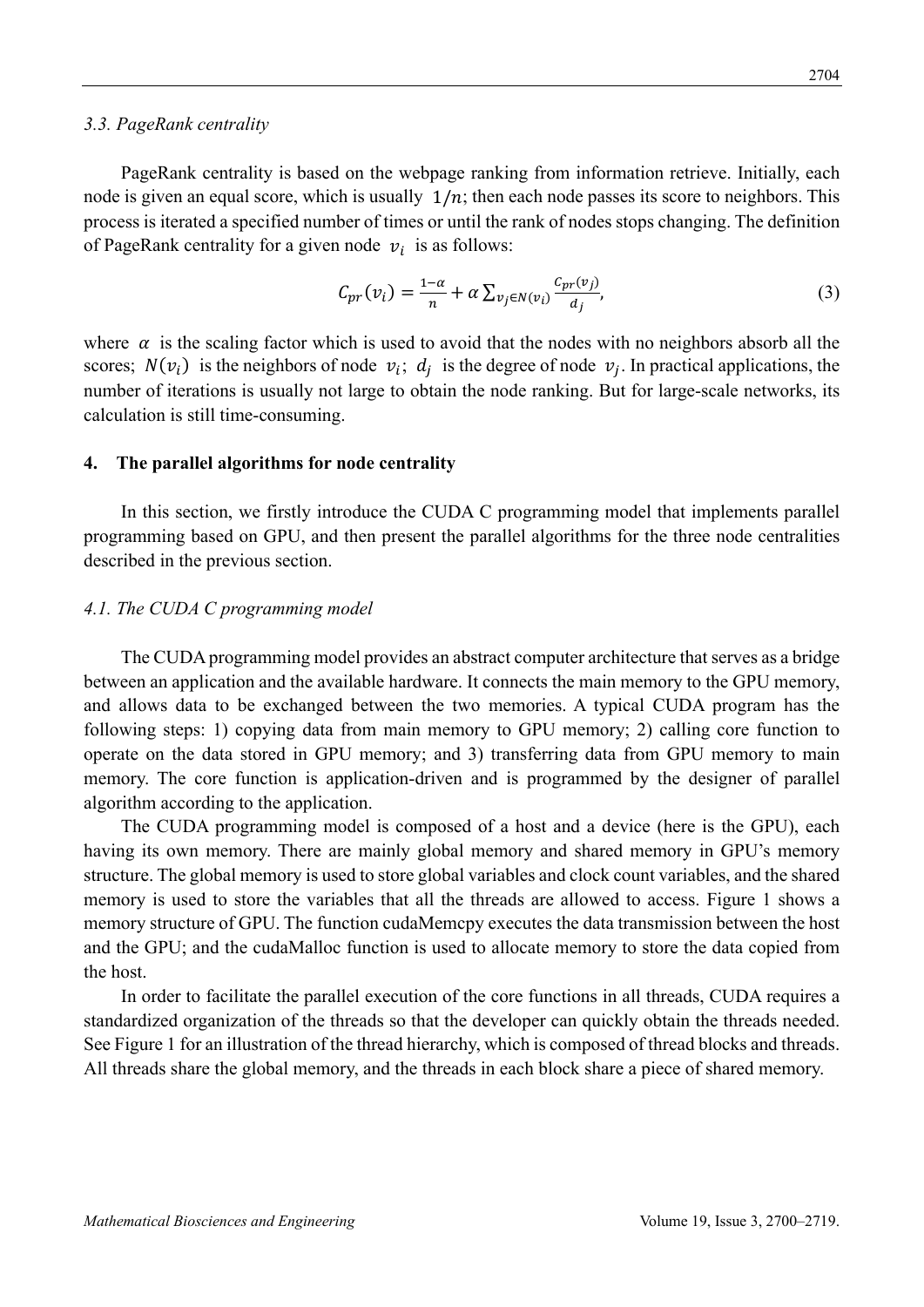

**Figure 1.** The memory structure and thread organization of GPU.

# *4.2. Parallel algorithms for node centrality*

We classify the three node centralities described in the Section 3 into two groups, according to their definitions. The first group contains the betweenness centrality and the closeness centrality, and the second group contains the PageRank centrality. Next, we will describe how to calculate these three centralities in an undirected and unweighted network in parallel using GPU.

4.2.1. The parallel calculation of betweenness centrality and closeness centrality

From their definitions, it can be inferred that both of the betweenness centrality and the closeness centrality can be obtained by breadth-first search on the network, since the shortest path between a pair of nodes in an undirected and unweighted network is equal to the path obtained by the breadth-first search starting from one node to the other node. But there is a main difference: a node's closeness centrality only needs to perform the breadth-first search starting from this node while its betweenness centrality needs to perform the breadth-first search starting from all the other nodes. Anyway, both of these two centralities of each node can be obtained after performing the breadth-first search starting from each node. Thus, the core idea of the parallel computing of the two centralities is to perform the breadth-first search (starting from each node) in parallel. To do this, we allocate all the nodes into different blocks according to a mapping function set up in advance, and then let each block perform the breadth-first search from the allocated nodes in parallel. Based on this idea, the betweenness centrality and closeness centrality the can be obtained in parallel. Next, we first describe the parallel computing of the betweenness centrality using CUDA and then the parallel computing of the closeness centrality, since the later one can be obtained in the first step of the former one.

**The parallel computing of the betweenness centrality**. It is easy to understand that the betweenness centrality of node  $v_i$  can be decomposed into to many parts, and each part is the ratio of the shortest paths that pass node  $v_i$  starting from a node s to all of the other nodes (denoted as  $\delta_s(v_i)$ ), i.e.,  $C_{bc}(v_i) = \sum_{s \neq v_i} \delta_s(v_i)$ . As shown in [21], the betweenness centrality can be calculated by the approach of reverse deduction, since it has been proved that  $\delta_s(v_i)$  can be calculated as: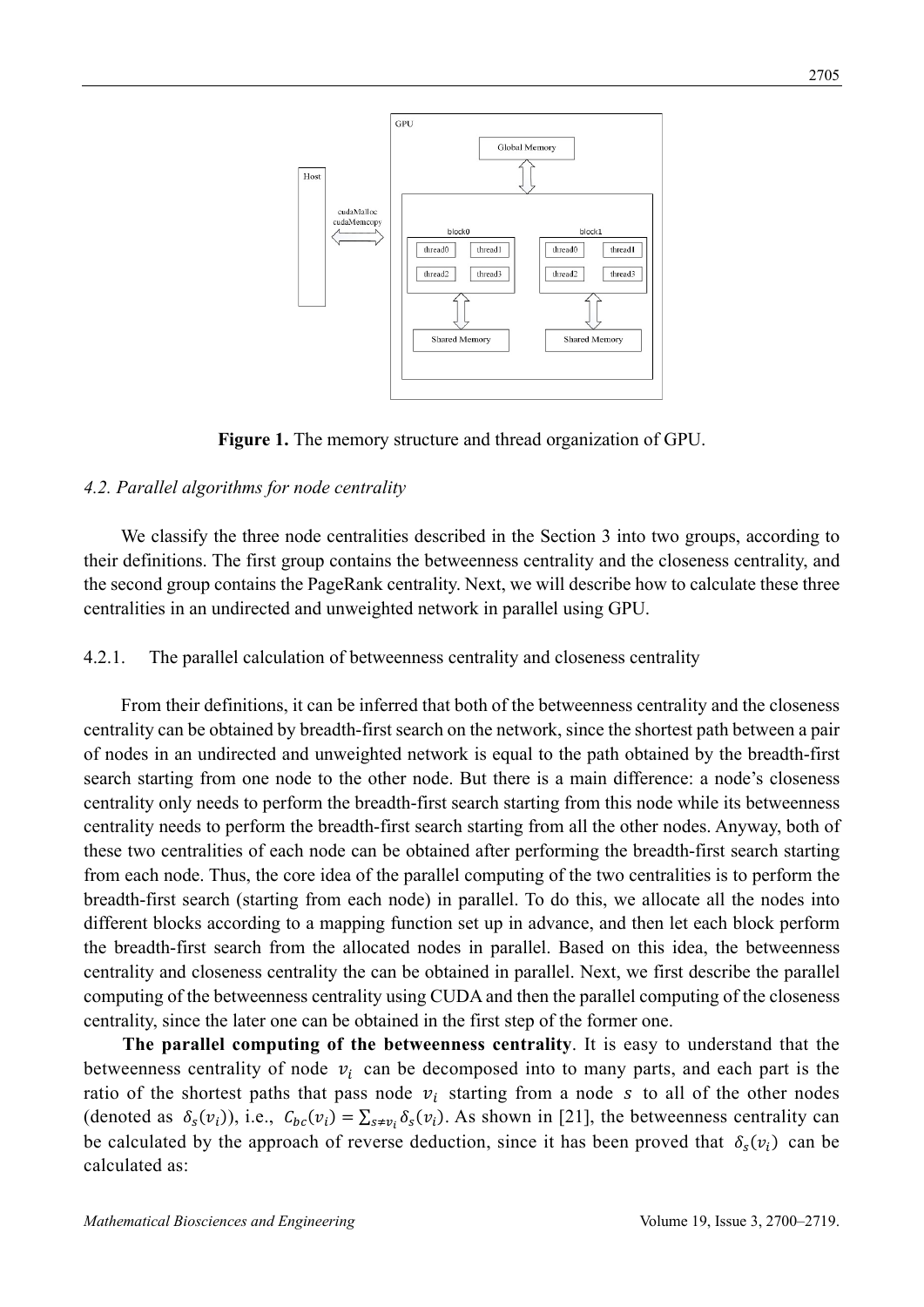$$
\delta_{s}(v_{i}) = \sum_{w:v_{i} \in pred(s,w)} \frac{\sigma_{sv_{i}}}{\sigma_{sw}} (1 + \delta_{s}(w)), \qquad (4)
$$

where  $pred(s, w)$  is the set of precursor nodes of w. It means that the betweenness centrality of node  $v_i$  can be calculated by finding the precursor nodes in the shortest paths that pass node  $v_i$ , starting from other nodes. It is therefore that the betweenness centrality can be calculated by the following steps: 1) performing the breadth-first search starting from each node  $s$  ( $s \neq v_i$ ); 2) deducing reversely from the farthest node from s to obtain  $\delta_{s}(v_i)$  according to Eq (4); 3) accumulating  $\delta_{s}(v_i)$  for each starting node s to obtain the betweenness centrality of each node  $v_i$ . To perform the above steps in parallel, we can allocate all the nodes into different blocks and let each block to perform the breadthfirst search and the reverse deduction from the nodes allocated to it, i.e., obtain  $\delta_*(v_i)$  for each node  $v_i$  where \* denotes any node that is allocated to it. The betweenness centrality of each node  $v_i$  is then obtained by accumulating  $\delta_*(v_i)$  from each block. It should be noted that we do this at block granularity, rather than thread granularity, because that the later one would consume a large amount of memory. Let's look back to Eq (4), there is a  $\delta_s(v_i)$  for each node  $v_i$  starting from each node s. If here we allocate each node to a thread, then each thread would keep memory as large as *n* floatingpoint numbers (where *n* is the number of nodes in the network), resulting in a huge amount of memory. But in each block the calculation of  $\delta_{*}(\nu_{i})$  can be done in parallel, since the breadth-first search is performed layer by layer and the search in the same layer can be done in parallel. Assuming node is allocated to block *j* with *blockdim* threads, the  $\delta_s(v_i)$  for each node  $v_i$  is calculated in parallel by the following 4 steps. Firstly, some variables are required to store important information: a variable *level* represents the current level of the breadth-first search and is initialized to 0; three arrays, denoted as *dist*, *sigma*, *delt*a, with size *n* store the length of the shortest paths, the number of shortest paths and the  $\delta_s(*)$ , respectively, and the *dist* is initialized to -1 for each node except that  $dist[s] = 0$ , the *sigma* is initialized to 0 for each node except that  $sigma[s] = 1$  and *delta* is initialized to 0 for each node. These variables are all stored in the shared memory of block *j* and can be accessed by all the threads in this block. Secondly, the *n* nodes are allocated to the *blockdim* threads of this block according to nodeid = threadid + blockdim \* i where  $i = \{0,1,\dots\}$  and nodeid and threadid represent the node id and thread id, respectively. For example, nodes with *id* of 0 and *blockdim* are allocated to thread 0, nodes with *id* of 1 and  $blockdim + 1$  are allocated to thread 1. Thirdly, the breadth-first search starting from  $s$  is performed in parallel: for the neighbor nodes of the nodes at current level, if they are not visited by the breadth-first search, i.e., their *dist* values are -1, then their corresponding threads change their *dist* values to  $level + 1$  in parallel; moreover, their *sigma* values are added by the *sigma* values of their neighbor nodes at current level; then the current level is changed to the next level, i.e.,  $level = level + 1$ . By repeating this process until the last level, the breadthfirst search is done in parallel. Fourthly, the reverse deduction as shown in Eq (4) starting from the nodes at the last level is performed in parallel to obtain the *delta* values of each node (this step is similar to the parallel breadth-first search, except that this step starts from the last level to  $s$ ). After all the blocks finish the above four steps, the betweenness centrality of each node can be obtained by accumulating  $\delta_*(*)$  from each block.

For illustration, we list an example for the parallel computing of the breadth-first search and the reverse deduction since they are the most two important steps, see Figure 2. There are 8 nodes in the network (see Figure 2(a)), and two blocks with four threads for each block (see Figure 2(b)). Nodes with *id* of 0, 2, 4, 6 and 8 are allocated to block 0 and the remained nodes are allocated to block 1. Figure 2(c),(d) respectively show the steps of breadth-first search from node 0 and the corresponding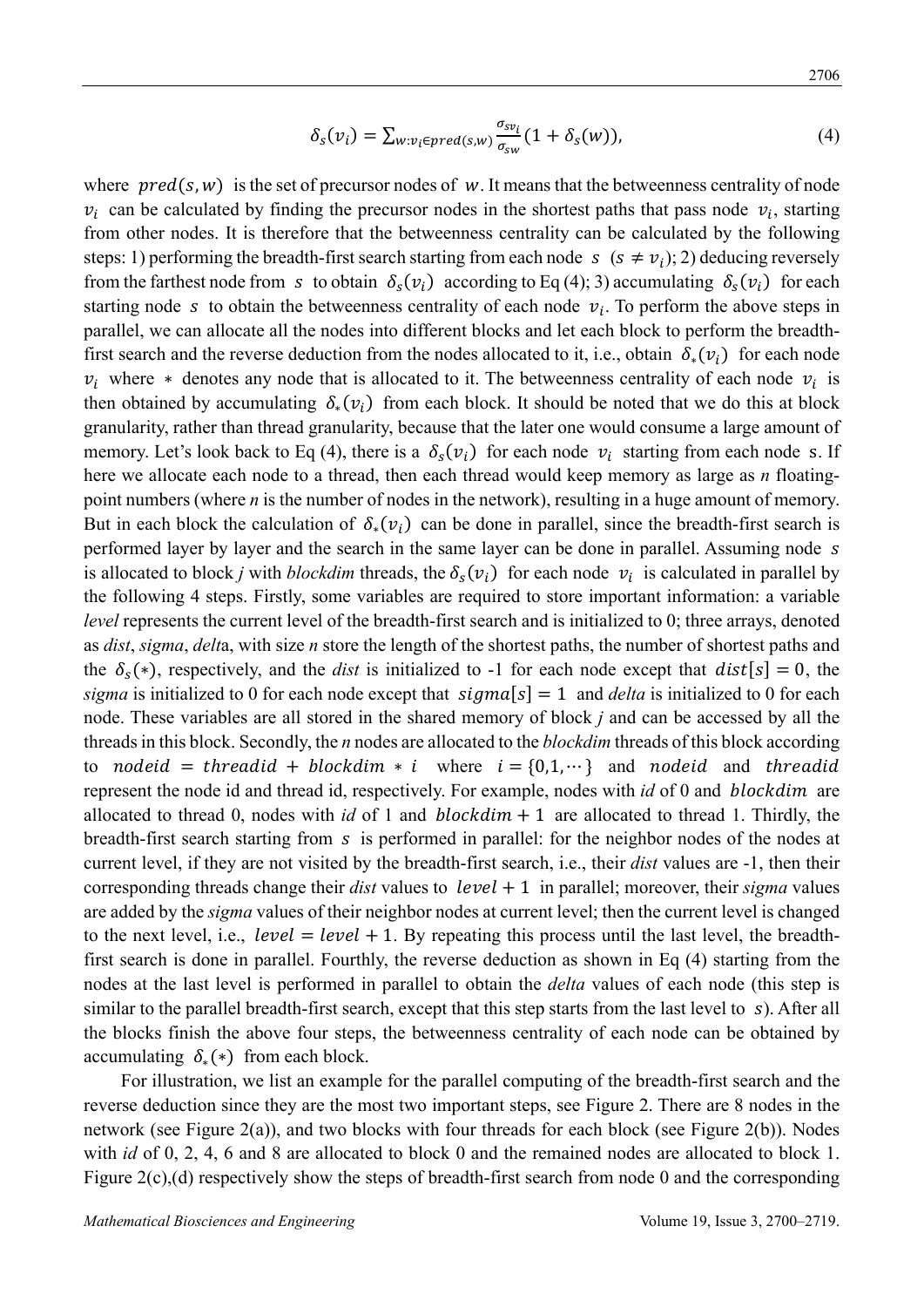reverse deduction in block 0 (the two steps with respect to other nodes are the same). To calculate the  $\delta_0(v_i)$  in parallel by block 0, nodes are allocated to the four threads in block 0, e.g., nodes 0 and 4 are allocated to thread 0 and nodes 1 and 5 to thread 1, and each thread only handles the nodes that allocated to it. At first, node 0 is set to be at level 0 and the breadth-first search begins here: thread 0 does nothing about node 0 since all of its neighbor nodes have values of -1 on *dist*; threads 1, 2 and 3 visit nodes 1, 2 and 3 respectively, resulting in these nodes being set to be at level 1 and their *dist* values and *sigma* values are updated; subsequently, all the threads move to level 2 and visit nodes 4, 5, 6 and 7 and update their *dist* values and *sigma* values. Next, the reverse deduction starts from level 2, and nodes 4, 5, 6 and 7 are respectively handled by threads 0, 1, 2 and 3 to update the *delta* values of nodes 1, 2 and 3; then all the threads move back to level 1 and the process of reverse deduction is end since the starting node 0 is at level 0. It is noted that all the threads run in parallel, but a thread can move to the current level only if all the nodes at the previous (next) level are visited (handled). It means that synchronization is required among the four threads in block 0. Fortunately, CUDA provides synchronization mechanism, which is guaranteed by the function "\_\_syncthreads ()".



**Figure 2.** An example for the parallel computing of betweenness centrality. There are 8 nodes in the network (a), and two blocks with four threads for each block (b); the breadthfirst search starting from node 0 (c) and the corresponding reverse deduction (d) are paralleled performed in block 0. The two numerical values in parentheses near the node in (c) are the *dist* and *sigma* values and the one in (d) is the *delta* value.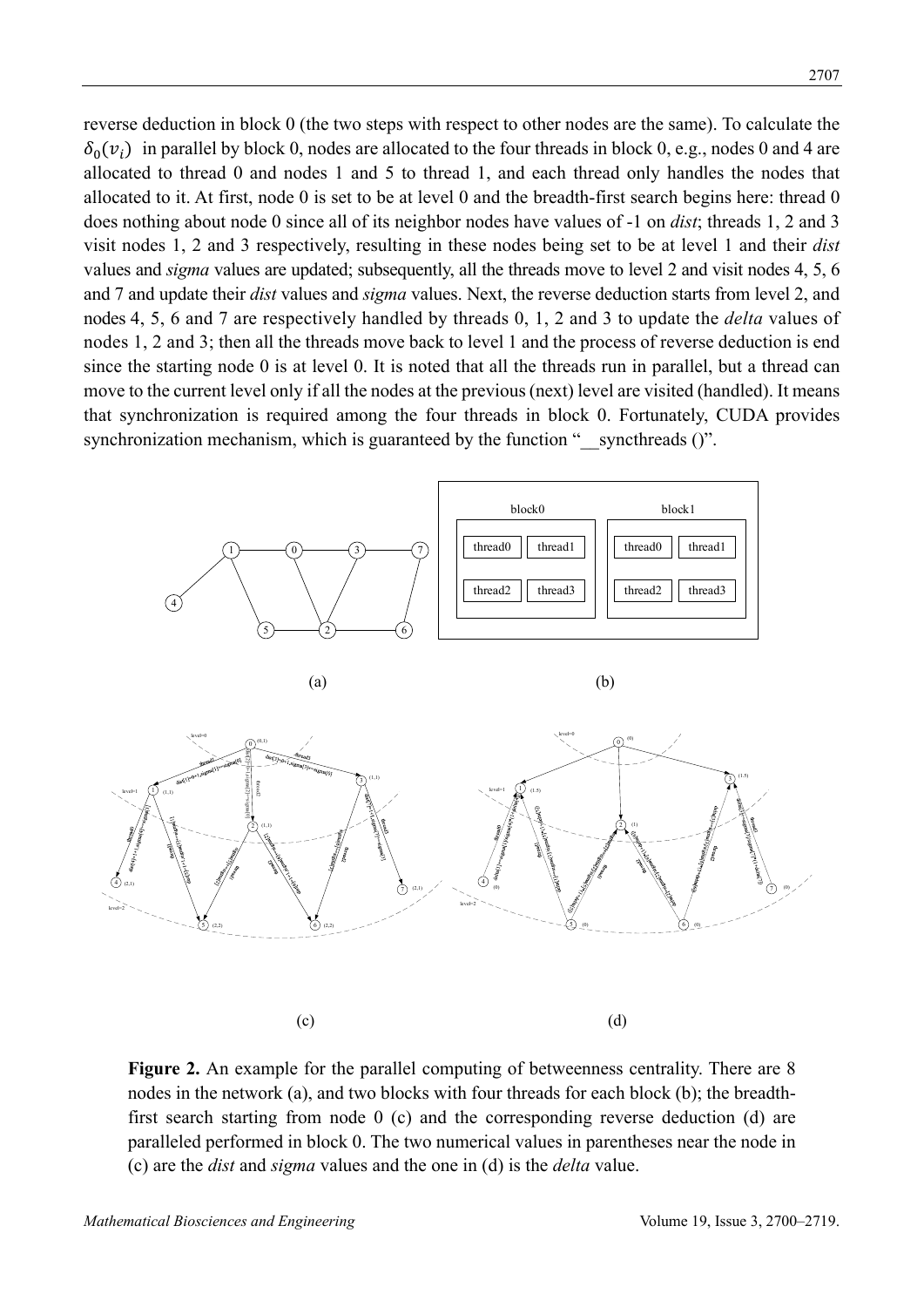**The parallel computing of the closeness centrality**. It is easy to understand that a node's closeness centrality can be obtained by adding the *dist* values of other nodes after the breadth-first search starting from it. Thus, the parallel computing of the closeness centrality follows 3 steps: firstly, allocate all the nodes into different blocks; secondly, each block performs the breadth-first search starting from each of the allocated nodes in parallel; thirdly, for each starting node the *dist* values are accumulated to obtain its closeness centrality according to Eq (2). The first two steps are totally the same as in the parallel computing of the betweennees centrality, so the details are referred to that part.

Algorithm 1 *Parallel Algorithm I* (only the computation within one block is shown) Input:  $G = (V, E)$ : the network with nodes numbered from 0 to  $n - 1$ ; s: the starting node. Output: cc: the closeness centrality of  $s$ ; *delta*: an array that stores the  $\delta_{s}(*)$ . S1: Initialization: 1) Define variables in shared memory: an array named as *dist* storing the distance from the starting node; an array named as *sigma* storing the number of shortest paths; an array named as *delta* storing the  $\delta_s(*)$ ; an variable named as *level* indicating the current level at which the breadth-first search is; an variable named as *repeat* controlling the execution of threads. 2) Let  $dist[s] = 0$ ,  $sigma[s] = 1$ , and  $dist[v] = -1$ ,  $sigma[v] = 0$  for  $v \neq s$ , and  $delta[v] = 0$  for each node v, and level = 0, repeat = True. S2: Breadth-first search starting from node s: While  $repeat = True$ , do: If *threadid* == 0 then *repeat = False* For *v* = *threadid* to *n*-1with interval of *threadid*, do: //*v* is the node allocated to *threadid.* For each adjacent node *adj* of *v*, do: If  $dist[adj] == level$  and  $dist[v] == -1$  then  $dist[v] = level + 1$  and  $repeat = True$ If  $dist[adj] == level$  and  $dist[v] == level + 1$  then  $signal[v] += sigma[adj]$ End for End for If *threadid* == 0 then *level* +=  $1$  // move to the next level syncthreads () End while S3: Reverse Deduction: While level  $> 1$  do: For *v* = *threadid* to *n*-1with interval of *threadid*, do: If  $dist[v] = level$  then do: For each adjacent node *adj* of *v*, do: If  $dist[adj] + 1 == dist[v]$  then do: Atomicadd(*delta*[*adj*], *sigma*[*adj*]/*sigma*[*v*]\*(1 + *delta*[*v*]) End if End for End if End for If *threadid*  $== 0$  then *level*  $== 1$ syncthreads ()

S4: Compute s's closeness centrality based on *dist* according to Eq (2) and store it in cc.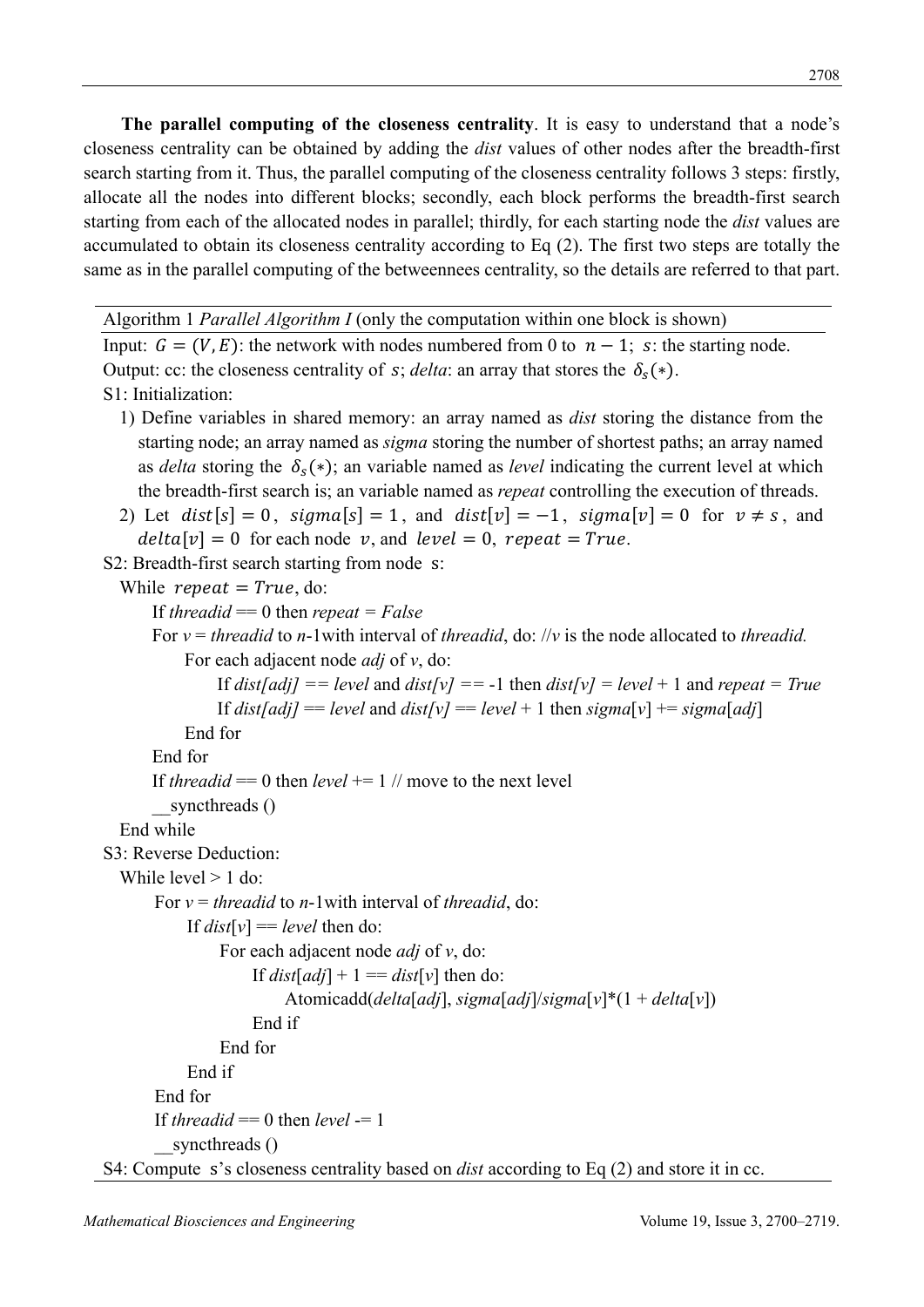From the descriptions above, it can be seen that the parallel computing of the betweenness centrality and the closeness centrality can be performed in one implementation. It is so that we implement the parallel computing of these two centralities in one parallel algorithm, named as *Parallel Algorithm I*, which is shown in Algorithm 1*.* It is noted that only the computation within one block allocated with one node is shown in Algorithm 1. In the case where the block is allocated with more than one node, the steps of S2–S4 are required to execute for each allocated node. And all the blocks are executed in parallel to obtain the betweenness centrality and the closeness centrality. See Algorithm 1, the first thing is the initialization which defines necessary variables such as *dist*, *sigma*, *delta*, *level* and *repeat* and assign initial values to them (see S1). The variable *repeat* is used to control the execution of each thread, which we will describe later. Then, the breadth-first search is performed starting from the starting node  $\,s\,$  in parallel: each thread iteratively checks the nodes that are allocated to it, and visit any of them if it has neighbors at the current level (see the outer for loop in S2). This process is repeated several times until each node is visited (corresponds to the case where *repeat = False*). Actually, one execution of this process means that the nodes at the same level have been visited by the breadth-first search. Visiting a node means that its *dist* value and *sigma* value are updated and the variable *repeat* is assigned to be True once a new node is visited (see the two if statements in the inner loop of S2). Besides, a thread that changes the variables *repeat* and *level* is required, which is set to be thread with id  $\theta$  (see the first and the last if statements). syncthreads () is used to synchronize the threads in this block. After the breadth-first search is done, the reverse deduction is performed in S3, which calculates the number of the shortest paths of each node from the starting node s, stored in *dist*, and  $\delta_s(*)$ , stored in *delta*. Finally, the closeness centrality of node s is obtained based on the *dist* according to Eq (2) (see S4), which can be also done by one thread, e.g., thread with id 0.

**Time complexity**. Suppose there are  $n_h$  blocks with *blockdim* threads in each block. For a node in a block, the breadth-first search takes time complexity of  $O(\frac{n}{block_{block}}) \cdot level_{max} \cdot d)$  since each thread handles up to  $\left[\frac{n}{blockdim}\right]$  nodes. In addition, each of these nodes is processed at most  $level_{max}$ rounds, and all the neighbors of a node, which are  $\bar{d}$  on average, are required to be checked in each round of processing. The accumulation of *dist* values over all the nodes takes time complexity of  $O(\frac{n}{blockdim} + blockdim)$ . This is because that the *dist* values of the nodes handled by the same thread can be accumulated in this thread in  $O(\frac{n}{block dim})$ , and summing the cumulative values from different threads takes  $O(blockdim)$  since this operation is required to be performed serially. The time complexity of the reverse deduction is approximated to  $O(\frac{n}{block_{\text{blockdim}}}) \cdot level_{\text{max}} \cdot d)$  since it is the reverse process of the breadth-first search. All the threads can add the *delta* values to the resulting betweenness centrality in parallel since the nodes handled by different threads are different, which results in time complexity of  $O(\frac{n}{block dim})$ . All the blocks are running in parallel, so the time complexity of *Parallel Algorithm I* is approximated to  $O(\frac{n^2}{n_b \cdot blockdim}) \cdot level_{max} \cdot d$ . It should be noted that here we assume that the threads with the same id (e.g., thread0) from different blocks do not update a node's betweenness centrality simultaneously, which is reasonable since a node handled by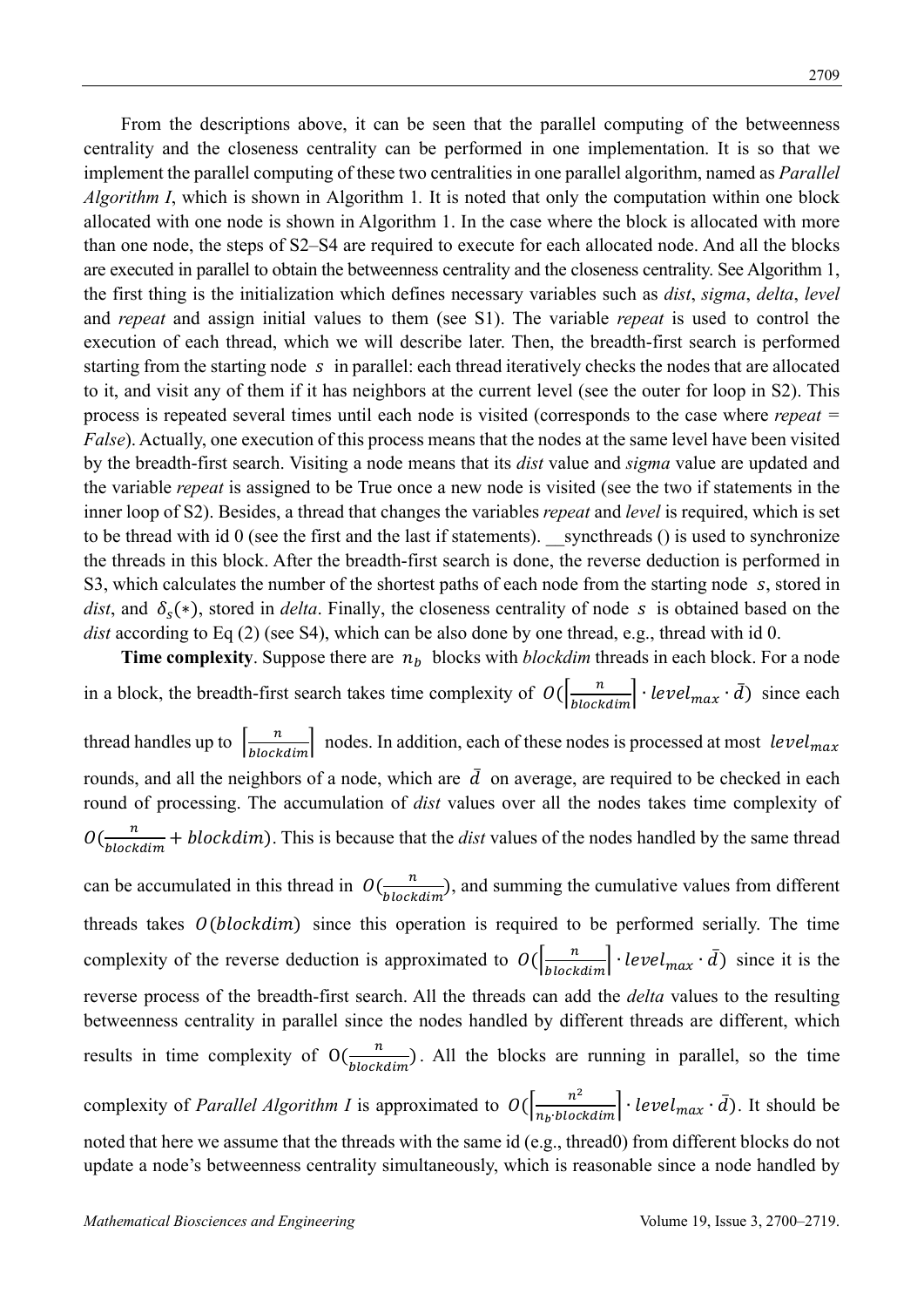thread0 is probably at different levels in different blocks. It can be inferred that the corresponding serial algorithm takes the time complexity of  $O(\bar{d}n^2)$ , it is thus that the parallel algorithm is much faster than the serial one, which is also demonstrated by the experiments (see the experimental part). This is because that  $n_h$ , the number of blocks, and *blockdim*, the number of threads in each block, are usually not small, while level<sub>max</sub>, the maximal level, and  $\bar{d}$ , the average number of neighbors, are commonly small since most real networks display the phenomenon of small world and are scale-free.

4.2.2. The parallel calculation of PageRank centrality

Algorithm 2 *Parallel Algorithm II*

```
Input: G = (V, E): the network with nodes numbered from 0 to n - 1; \alpha: a scaling factor; MaxT: the
number of iterations. 
Output: pr: an array used to store the PageRank centrality of each node.
S1: Initialization: 
  1) Define global variables: an array named as pr storing the PageRank centrality; a variable named as 
 pr_sum storing the sum of PageRank centralities of all the nodes.
  2) Let pr[v] = 1/n for each node v and pr_sum = 0
S2: Calculation of the PageRank centrality: 
  For t = 1 to MaxT with interval of 1, do:
    1) Update PageRank centrality: 
      For v = blockid * blockdim + threadid to n-1with interval of n_b \cdot blockdim, do:
      //v is the node allocated to threadid in blockid, n_h is the number of blocks
          newRank = 0 
          For each adjacent node adj of v, do: 
               newRank += pr[adj]/d_{adj}End for 
          newRank = \alpha * newRank + (1 - \alpha)/natomicAdd(pr_sum, newRank) //add newRank to pr_sum 
          pr[v] = newRankEnd for 
        syncthreads () \theta threads synchronization, all the threads have updated the allocated nodes
    2) Normalize the PageRank centrality: 
      For v = blockid * blockdim + threadid to n-1with interval of n_h \cdot blockdim, do:
          pr[v] = pr[v] / pr\_sumEnd for 
        syncthreads ()
  End for
```
To update the PageRank centrality of a given node  $v_i$ , only its neighbors and the PageRank centralities of the neighbors are required (see Eq (3)). Thus, to parallelize the PageRank centrality, we can directly allocate all the nodes to different threads, rather than blocks, and then each thread performs the update operation shown in Eq (3) over the nodes allocated to it. The details of the parallel computing of PageRank centrality are referred to *Parallel Algorithm II*, which is shown in Algorithm 2. The first thing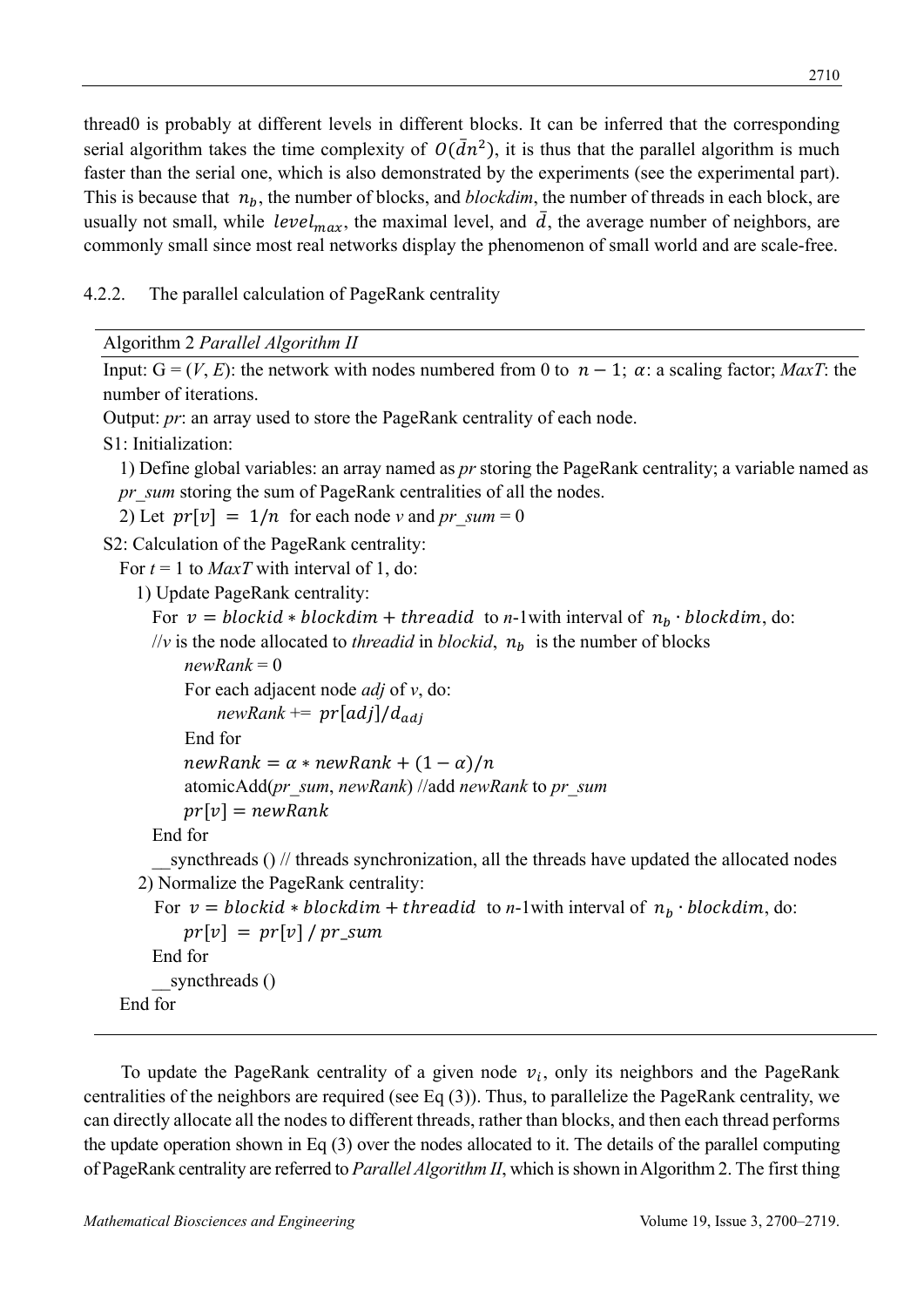is the initialization which defines necessary variables including *pr*, storing the PageRank centrality for each node, and *pr* sum, storing the sum of the PageRank centralities of all the nodes (see S1). Then, each thread calculates the PageRank centrality of the nodes that are allocated to it in parallel: the node id of the allocated nodes can be obtained according to the block id and thread id (see the first for statement in the first substep of S2); for each allocated node, its new PageRank centrality, stored in the local varibale *newRank*, is obtained according to Eq (3); the new PageRank centrality is also added to the *pr* sum, which is used to normalize the PageRank centrality in the second substep of S2; besides, all the threads need to synchronize with each other in the two substeps in S2, which is guaranteed by the function "\_\_syncthreads ()". The PageRank centralities of all the nodes are obtained after the two substeps in S2 are successively repeated *MaxT* times.

**Time complexity**. Suppose there are  $n<sub>b</sub>$  blocks with *blockdim* threads in each block, which results in  $n_b \cdot block \, dim$  threads. For a thread, it takes time complexity of  $O(\bar{d})$  on average to compute the new PageRank value of a node allocated to it, since each node has  $\overline{d}$  neighbors on average. All the threads run in parallel, thus the time complexity of *Parallel Algorithm II* is approximated to  $O(\left[\frac{n}{n_b \cdot block \dim}\right] \cdot \bar{d})$ . It can be inferred that the corresponding serial algorithm takes the time complexity of  $O(\bar{d}n)$ , it is thus that the parallel algorithm is faster than the serial one, which is also demonstrated by the experiments (see the experimental part).

### **5. Experimental result and analysis**

In this section, we conduct experiments to evaluate the parallel algorithms designed in this paper. Before presenting the experimental results, we briefly describe the used networks and the experimental settings.

#### *5.1. Datasets and experimental settings*

The networks used in the experiments are shown in Table 1. The first one, i.e., test, is a synthetic network and the remained ones are real networks from the Stanford Network Analysis Platform<sup>1</sup> and the Open Data Visualization website<sup>2</sup>. The size of the networks ranges from tens to hundreds of thousands of nodes and tens to millions of edges. According to the size, the networks are classified into small networks (including test, email-enron and email-univ) and large networks (including muasefacebook, wave and com-amzon). In addition, we list the average degree and the degree assortativity of each network (see the last two columns in Table 1) and show the degree distribution of each network, which is shown in Figure 3. From Table 1 it can be seen that the average degree of each network is not large, and the used networks are diverse on the degree assortativity. From Figure 3 it can be seen that all the networks follow the power law distribution on degree except the networks of test and wave, which means that all the networks except test and wave are scale-free. Overall, the used networks are diverse on topology.

<sup>1</sup> http://snap.stanford.edu/data/index.html

<sup>2</sup> https://networkrepository.com, last accessed 2021/05/23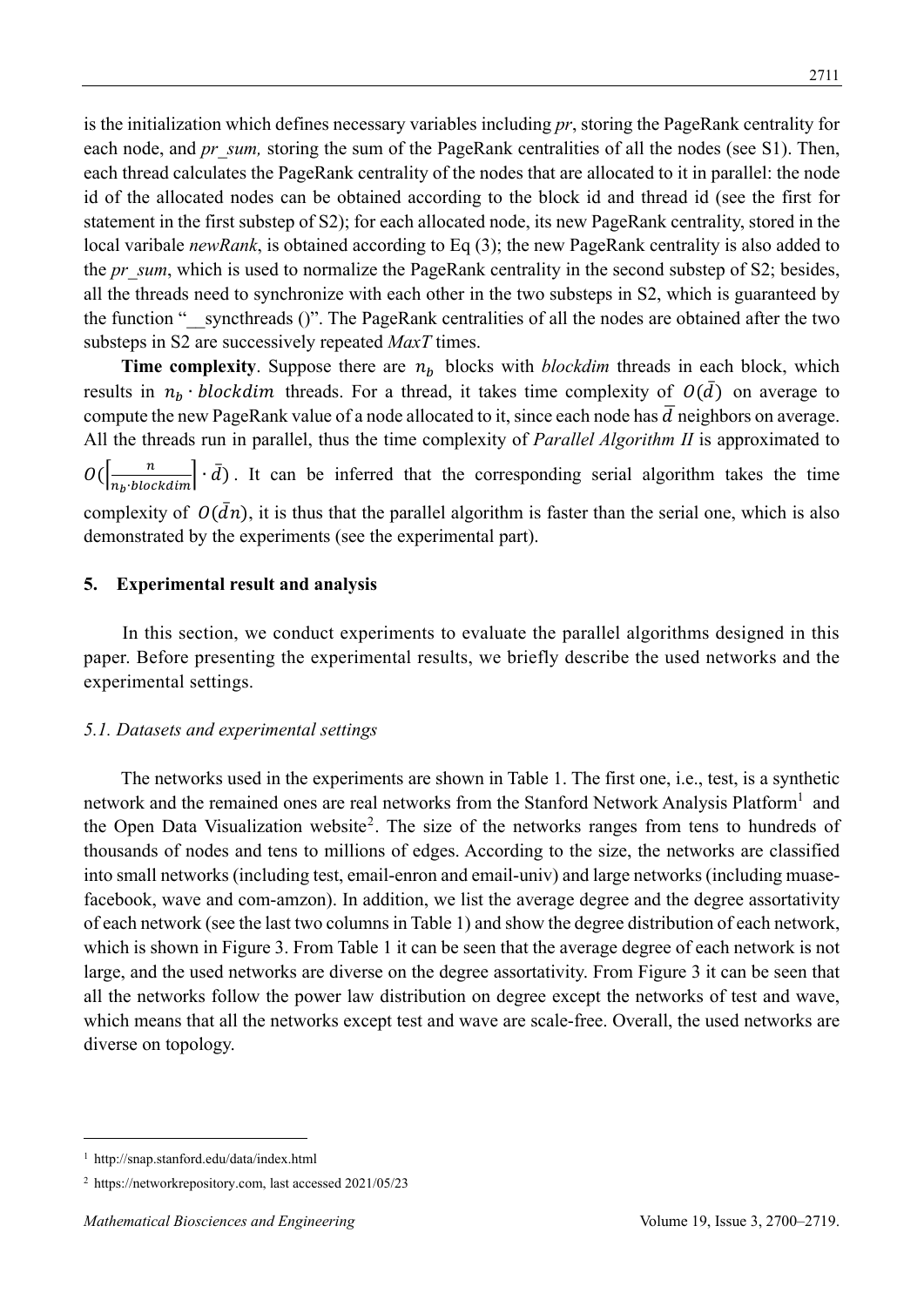|                | 14910 11 Daugot.                               |           |       |                      |  |
|----------------|------------------------------------------------|-----------|-------|----------------------|--|
| Dataset        | Number of nodes Number of sides Average Degree |           |       | Degree Assortativity |  |
| test           | 14                                             | 27        | 3.86  | $-0.104$             |  |
| email-enron    | 143                                            | 623       | 8.72  | $-0.091$             |  |
| email-univ     | 1133                                           | 5451      | 9.62  | 0.033                |  |
| musae-facebook | 22,470                                         | 171,002   | 15.20 | 0.040                |  |
| wave           | 156,317                                        | 1,059,331 | 13.25 | $-0.38$              |  |
| com-amazon     | 334,863                                        | 925,872   | 5.53  | $-0.62$              |  |

**Table 1.** Dataset.



Figure 3. The degree distribution graph of test (a), the degree distribution graph of emailenron (b), the degree distribution graph of email-univ (c), the degree distribution graph of musae-facebook (d), the degree distribution graph of wave (e) and the degree distribution graph of com-amazon (f).

Our focus in this paper is to design parallel algorithms for three widely used centrality metrics with the aim of speeding up the calculation. Therefore, we evaluate the designed parallel algorithms by comparing their running times with the ones cost by the serial algorithms. The number of iterations, the scaling factor for PageRank centrality are respectively set to be 100 and 0.85. All the implementations<sup>3</sup> are run on a NVIDIA GeForce GTX 1050 (2G).

<sup>&</sup>lt;sup>3</sup> The implementations of the two parallel algorithms have been uploaded to http://github.com/Huyanmei123/Parallel-algorithms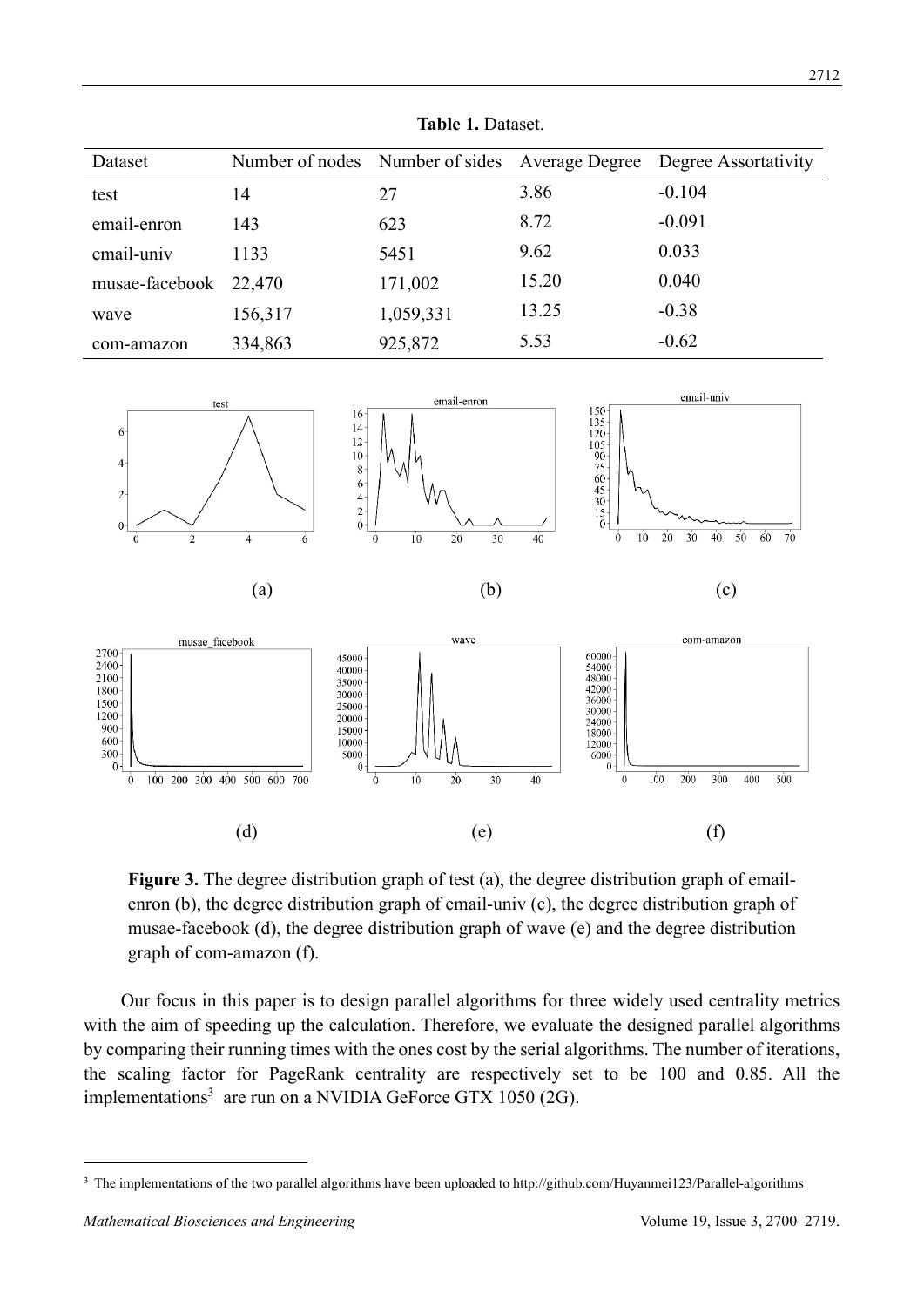# *5.2. Experimental results and analysis*

#### 5.2.1. Experimental results over small networks

The running times consumed by different algorithms over the small networks are shown in Figure 4. It is noted that the calculation of the betweenness centrality and the closeness centrality are performed in one implementation, including the parallel computing, which is implemented in *Parallel Algorithm I*, and the serial computing. It can be seen that, in general, the parallel algorithms have no significant advantage over serial algorithms; in details, the *Parallel Algorithm I* costs more running time over the network email-enron, and the *Parallel Algorithm II* costs more running times over all the small networks. This is because that these networks are too small and the calculation of node centrality in these small networks only costs a very little time, while the parallel algorithms need extra time to copy data between main memory and GPU memory, and manage the GPU and the threads in it, and the extra time caused by GPU probably is more than the computing time.



**Figure 4.** The running times of different algorithms over small networks.

### 5.2.2. Experimental results over large networks

The running times consumed by different algorithms over the large networks are shown in Figure 5. It can be seen that the parallel algorithms significantly speed up the calculation of node centrality in large networks. Moreover, the time required by serial computing of the betweenness centrality and the closeness centrality increases dramatically when the network size becomes large, but the time required by *Parallel Algorithm I* increases much slower. See the left figure in Figure 5, the running time by serial algorithm over com-amazon (more than 4 days) is much more than that over wave (about 3.6 hours), while *Parallel Algorithm I* does not take that much extra time over com-amazon (about 5.1 hours) compared with wave (about 1.7 hours). In addition, although the *Parallel Algorithm II* speeds up the calculation of PageRank centrality, the difference between the *Parallel Algorithm II* and the corresponding serial algorithm is relatively small (see the right figure in Figure 5); this is because that the serial algorithm is implemented by the PageRank function in igraph [30], which has been accelerated by prpack and arpack<sup>4.</sup> Anyway, from the results we can see that the parallel algorithms indeed speed up the calculation of node centralities in large networks which are common in real world.

<sup>4</sup> https://www.caam.rice.edu/software/ARPACK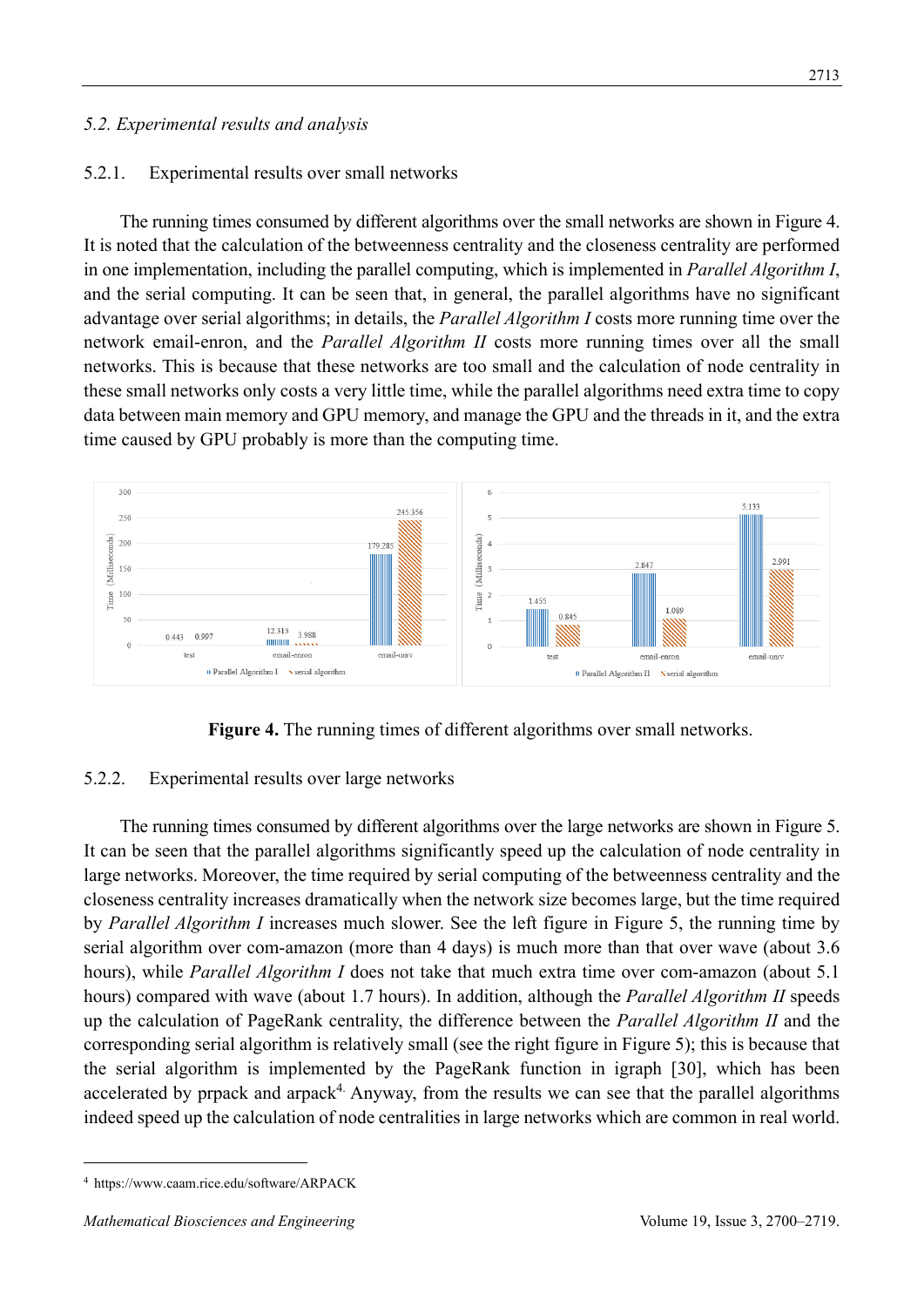

**Figure 5.** The running times of different algorithms over large networks.



5.2.3. Experimental results over networks with increasing scale



To further test the designed parallel algorithms, we compare the parallel algorithms with the corresponding serial algorithms on networks with increasing scale. Particularly, we first use BA model to generated several scale-free synthetic networks with 100, 500, 1000, 5000, 10,000, 50,000 and 100,000 nodes, respectively. Then, we run the parallel algorithms and the corresponding serial algorithms on these synthetic networks. The resulting running times are shown in Figure 6. From the figures it can be seen that the parallel algorithms are much faster than the corresponding serial algorithms on large networks. For the *Parallel Algorithm I*, it costs running times almost equal to the serial algorithm on the networks with nodes no more than 10,000; but with the increase of the network scale it becomes faster and faster than the serial algorithm. For *Parallel Algorithm II*, it costs running times almost equal to the serial algorithm on the smallest network, and on other networks it is faster than the later one; but the superiority is not that huge as *Parallel Algorithm* I, which may be because that the serial computation of the PageRank centrality is not that slow compared with the ones of betweenness centrality and closeness centrality and the used serial implementation is accelerated in the igraph package. Anyway, the parallel algorithms are faster than the corresponding serial algorithms with the increase of the network scale, which is consistent with the result before. This result means that parallel algorithms have superiority over serial algorithms on large networks, but on small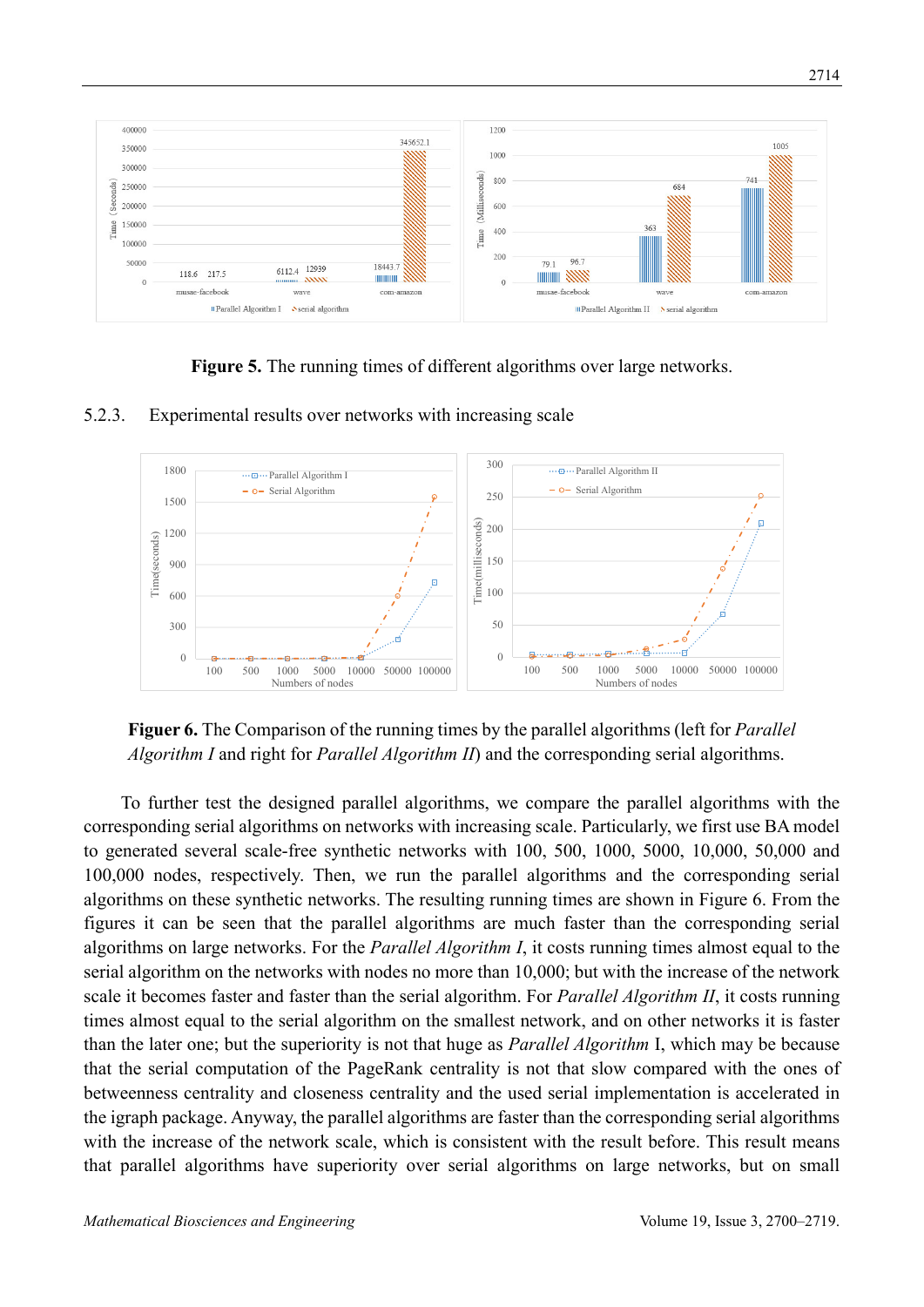networks the former ones have no superiority, which may be because that the parallel algorithms needs extra time to manage the blocks and threads and exchange data between GPU and CPU.

# 5.2.4. Analysis of different centrality metrics

To explore the performance of different centrality metrics and observe the relationships between different centrality metrics, we take the smallest network, i.e., test, as an example, see Figure 7(a) for the network structure of test. Table 2 lists the centrality values of each node. For better illustration, we visualize the network test by scaling each node proportional to the centrality value, see Figure 7(c),(d). It can be seen that node 6, which is in the overlap between two communities, obtains the highest value in terms of the closeness centrality and the betweenness centrality, especially that it achieves 42.666 on the betweenness centrality. This indicates that node 6 is a crucial node in the network test, as evidenced by its location: node 6 is the sole node that links the two communities and connects to numerous members of those communities.



Figure 7. The network structure of test (a), the visualization of test with each node sized proportional to the closeness centrality value (b), the betweenness centrality value (c) and the PageRank centrality value (d).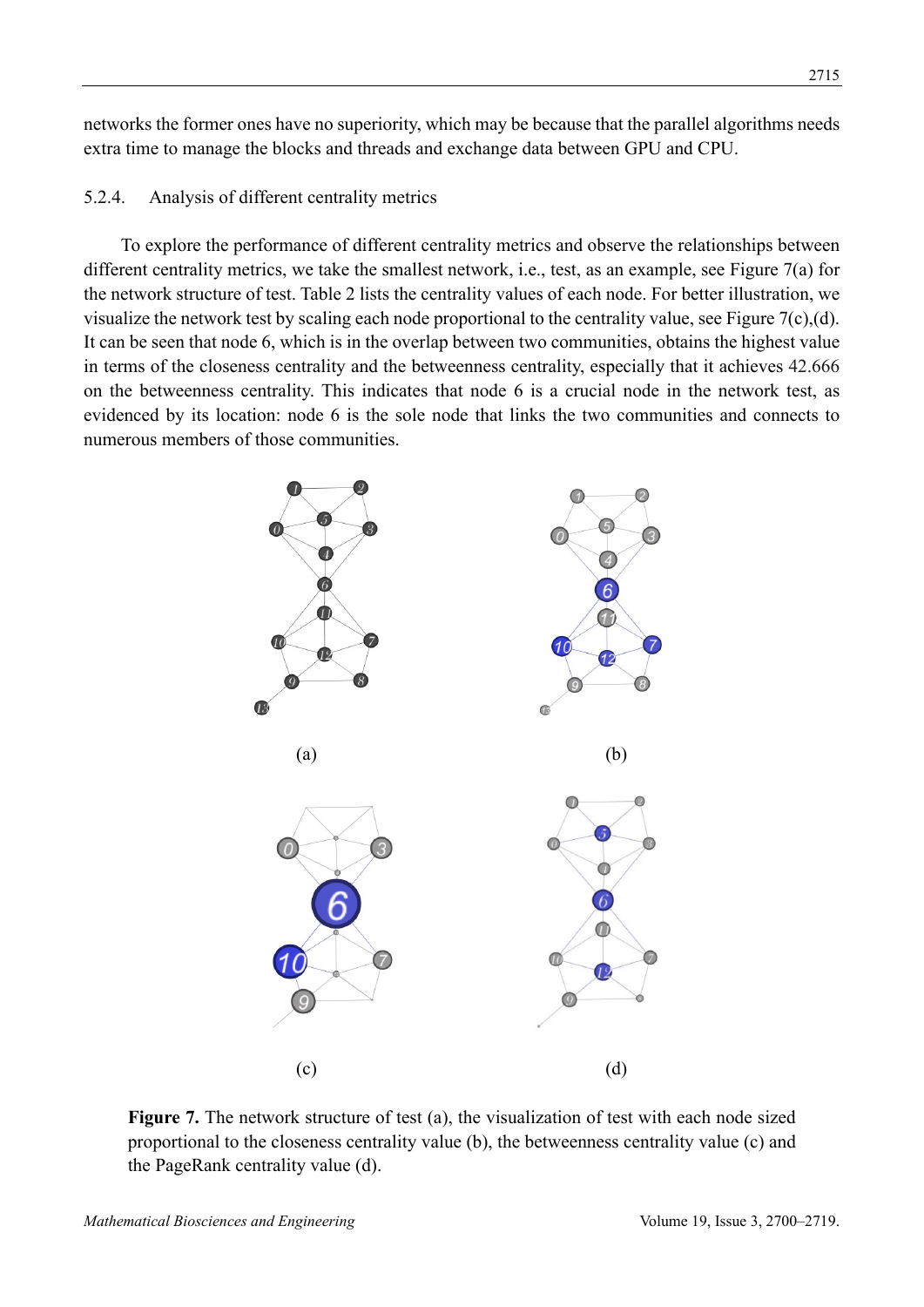| Nodes            | CC    | <b>BC</b>    | <b>PR</b> |  |
|------------------|-------|--------------|-----------|--|
| $\boldsymbol{0}$ | 0.481 | 11.166       | 0.072     |  |
| 1                | 0.371 | 0.5          | 0.057     |  |
| $\overline{2}$   | 0.371 | 0.5          | 0.057     |  |
| 3                | 0.481 | 11.166       | 0.072     |  |
| $\overline{4}$   | 0.481 | 3            | 0.071     |  |
| 5                | 0.394 | 2.333        | 0.089     |  |
| 6                | 0.619 | 42.666       | 0.103     |  |
| 7                | 0.500 | 9.833        | 0.073     |  |
| 8                | 0.406 | $\mathbf{1}$ | 0.059     |  |
| 9                | 0.419 | 12.5         | 0.083     |  |
| 10               | 0.520 | 17.333       | 0.074     |  |
| 11               | 0.500 | 2.666        | 0.072     |  |
| 12               | 0.433 | 3.333        | 0.092     |  |

**Table 2.** The centrality values of the nodes in the network test.

In addition, nodes 7 and 10 also have high closeness centrality values since they are very close to other members in the same community and are also connected to node 6 which is further close to other members of the upper community; node 10 has high betweenness centrality value while node 7 has lower betweenness centrality value, this is because that node 10 is connected to nodes 6 and 13 while node 7 is connected to node 6 but not node 13, which makes the former one is more important to the information propagation between nodes in the upper community and the bottom community; node 6 has the highest PageRank value than other nodes.

To further explore the relationships between different centrality metrics, we calculate the Pearson correlation coefficients between different centrality values over different networks, see Table 3 for the results. We can observe that the three centrality metrics are highly correlated over the small networks, especially in the test and email-univ; however, the three centrality metrics are less correlated over the large networks, and in certain situations, the correlation is quite low. Moreover, the PageRank centrality and the betweenness centrality are the most correlated; although the closeness centrality and the betweenness centrality are both based on the shortest paths between, they are only weakly related in most situations.

| <b>Networks</b> | $CC-BC$  | CC-PR    | <b>BC-PR</b> |  |
|-----------------|----------|----------|--------------|--|
| test            | 0.798216 | 0.699796 | 0.607519     |  |
| email-enron     | 0.553832 | 0.693872 | 0.85         |  |
| email-univ      | 0.670686 | 0.814789 | 0.8927       |  |
| musae-facebook  | 0.205396 | 0.444965 | 0.600013     |  |
| wave            | 0.17173  | 0.040423 | 0.193564     |  |
| com-amazon      | 0.17056  | 0.141363 | 0.521867     |  |

**Table 3.** The Pearson's correlation coefficients between different centralities.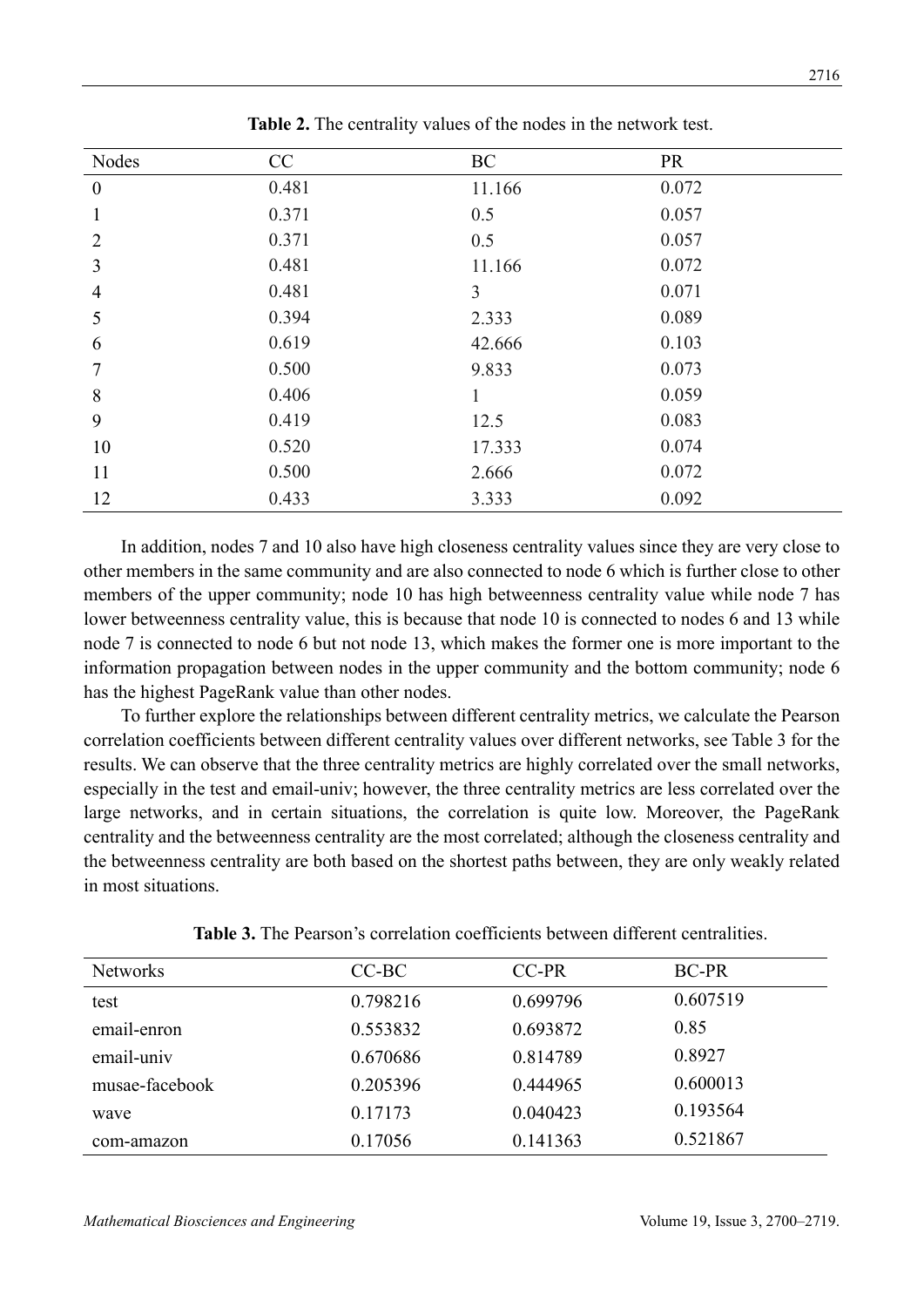### **6. Conclusions**

Node centrality is an important problem in network analysis and can be applied to many practical applications such as finding the most important person in Weibo and seeking the fittest testers for a new product. However, with the increase of network data, calculating node centrality by serial computing cannot meet the requirements of practical applications. On the other hand, GPU, as a good alternative to parallelize many tasks, has developed rapidly and has the ability to handle large networks. Therefore, we propose to apply GPU to parallelize the calculation of three widely used centralities and conduct experiments to evaluate the proposed parallel algorithms over several networks. The experimental results show that over small networks the parallel algorithms does not have advantage, and in some cases they even consumes more time than serial algorithms; while over large networks, the parallel algorithms can speed up the calculation significantly. Moreover, we also analyze the correlation between different centralities. The analysis shows that the closeness centrality and the betweenness centrality are weakly correlated, although both of them are based on the shortest path.

Compared with related work in the literature, we design and implement the parallel algorithms for different centralities using GPU, and conduct experiments over larger networks. However, the parallel algorithms are naïve, we will improve the parallel algorithms and conduct more experiments over more networks to deeply understand the centralities in future work.

#### **Acknowledgments**

This work is supported by Natural Science Foundation of China (No. 61802034), Sichuan Science and Technology Program (No. 2021YFG0333), National Key Research and Development Program of China (No. 2019YFC1509602) and the Digital Media Science Innovation Team of CDUT (Grant 10912-kytd201510).

### **Conflict of interest**

All authors declare no conflicts of interest in this paper.

## **References**

- 1. N. Safari-Alighiarloo, M. Taghizadeh, M. Rezaei-Tavirani, Protein-protein interaction networks (PPI) and complex diseases, *Gastroenterol. Hepatol. Bed. Bench.*, **7** (2014), 17–31.
- 2. B. Duo, Q. Wu, X. Yuan, Anti-jamming 3D trajectory design for UAV-enabled wireless sensor networks under probabilistic LoS channel, *IEEE Trans. Veh. Technol.*, **69** (2020), 16288–16293. https://doi.org/10.1109/TVT.2020.3040334
- 3. R. Zafarani, M. A. Abbasi, H. Liu, *Social media mining: an introduction*, Cambridge University Press, (2014), 41–49. https://doi.org/10.1017/CBO9781139088510
- 4. Y. LeCun, Y. Bengio, G. Hinton, Deep learning, *Nature*, **521** (2015), 436–444. https://doi.org/10.1038/nature14539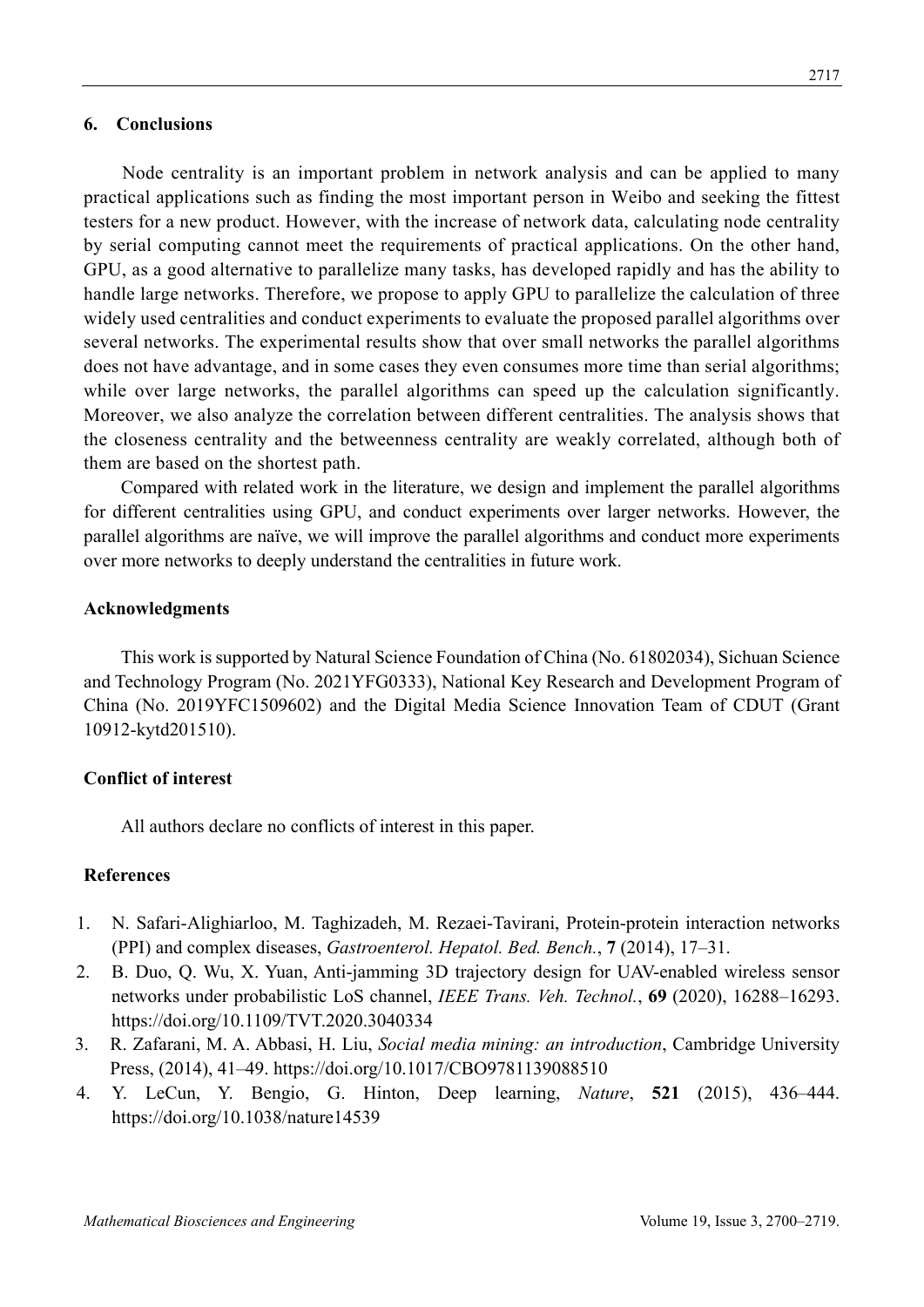- 5. X. Li, M. Yin, Hybrid differential evolution with biogeography-based optimization for design of a reconfigurable antenna array with discrete phase shifters, *Int. J. Antennas. Propag.*, (2011), 685629. https://doi.org/10.1155/2011/685629
- 6. X. Li, M. Yin, Design of a reconfigurable antenna array with discrete phase shifters using differential evolution algorithm, *Prog. Electromagn. Res.*, **31** (2011), 29–43. http://dx.doi.org/10.2528/PIERB11032902
- 7. X. Li, S. Ma, Multi-objective memetic search algorithm for multi-objective permutation flow shop scheduling problem, *IEEE Access*, **4** (2016), 2154–2165. https://doi.org/10.1109/ACCESS.2016.2565622
- 8. R. Cypher, J. Sanz, *The SIMD model of parallel computation*, Springer, 1994. http://dx.doi.org/10.1007/978-1-4612-2612-3
- 9. D. A. Bader, K. Madduri, Designing multithreaded algorithm for breadth-first search and stconnectivity on the Cray MTA-2, in *International Conference on Parallel Processing*, IEEE, (2006), 523–530. https://doi.org/10.1109/ICPP.2006.34
- 10. A. Siriam, K. Gautham, K. Kothapalli, Evaluating centrality metrics in real-world networks on GPU, 2009. Available from: http://citeseerx.ist.psu.edu/viewdoc/summary?doi=10.1.1.622.9442
- 11. A. McLaughlin, D. A. Bader, Scalable and high performance betweenness centrality on the GPU, in *International Conference for High Performance Computing, Networking, Storage and Analysis*, IEEE, (2014), 572–583. https://doi.org/10.1109/SC.2014.52
- 12. Y. Jia, V. Lu, J. Hoberock, et al., Edge v.s node parallelism for graph centrality metrics, in *GPU Computing Gems* (eds. W. W. Hwu), Elsevier, (2012), 15–28. https://doi.org/10.1016/B978-0-12- 385963-1.00002-2
- 13. H. Yin, A. R. Benson, J. Leskovec, The local closure coefficient: a new perspective on network clustering, in *Proceedings of the Twelfth ACM International Conference on Web Search and Data Mining*, ACM, (2019), 303–311. https://doi.org/10.1145/3289600.3290991
- 14. Y. M. Hu, B. Yang, H. S. Wong, A weighted local view method based on observation over ground truth for community detection, *Inform. Sci.*, **355** (2016), 37–57. https://doi.org/10.1016/j.ins.2016.03.028
- 15. Y. M. Hu, B. Yang, Enhanced link clustering with observations on ground truth to discover social circles, *Knowl-Based. Syst.*, **73** (2015), 227–235. https://doi.org/10.1016/j.knosys.2014.10.006
- 16. B. Elbirt, *The nature of networks: a structural census of degree centrality across multiple network sizes and edge densities*, Ph.D. thesis, State University of New York at BuffaloIn, 2007.
- 17. K. F. Cheung, M. G. H. Bell, J. J. Pan, An eigenvector centrality analysis of world container shipping network connectivity, *Transport. Res. E-Log.*, **140** (2020), 101991. https://doi.org/10.1016/j.tre.2020.101991
- 18. T. Ioanna, B. Y. Ricardo, B. Francesco, Temporal betweenness centrality in dynamic graphs, *Int. J. Data Sci. Anal.*, **9** (2020), 257–272. https://doi.org/10.1007/s41060-019-00189-x
- 19. I. G. Adebayo, Y. X. Sun, A novel approach of closeness centrality measure for voltage stability analysis in an electric power grid, *Int. J. Emerg. Electr. Power Syst.* **3** (2020). http://doi.org/10.1515/ijeeps-2020-0013
- 20. A. Hashemi, M. B. Dowlatshahi, H. Nezamabadi-pour, MGFS: A multi-label graph-based feature selection algorithm via PageRank centrality, *Expert Syst. Appl.*, **142** (2019), 113024. https://doi.org/10.1016/j.eswa.2019.113024